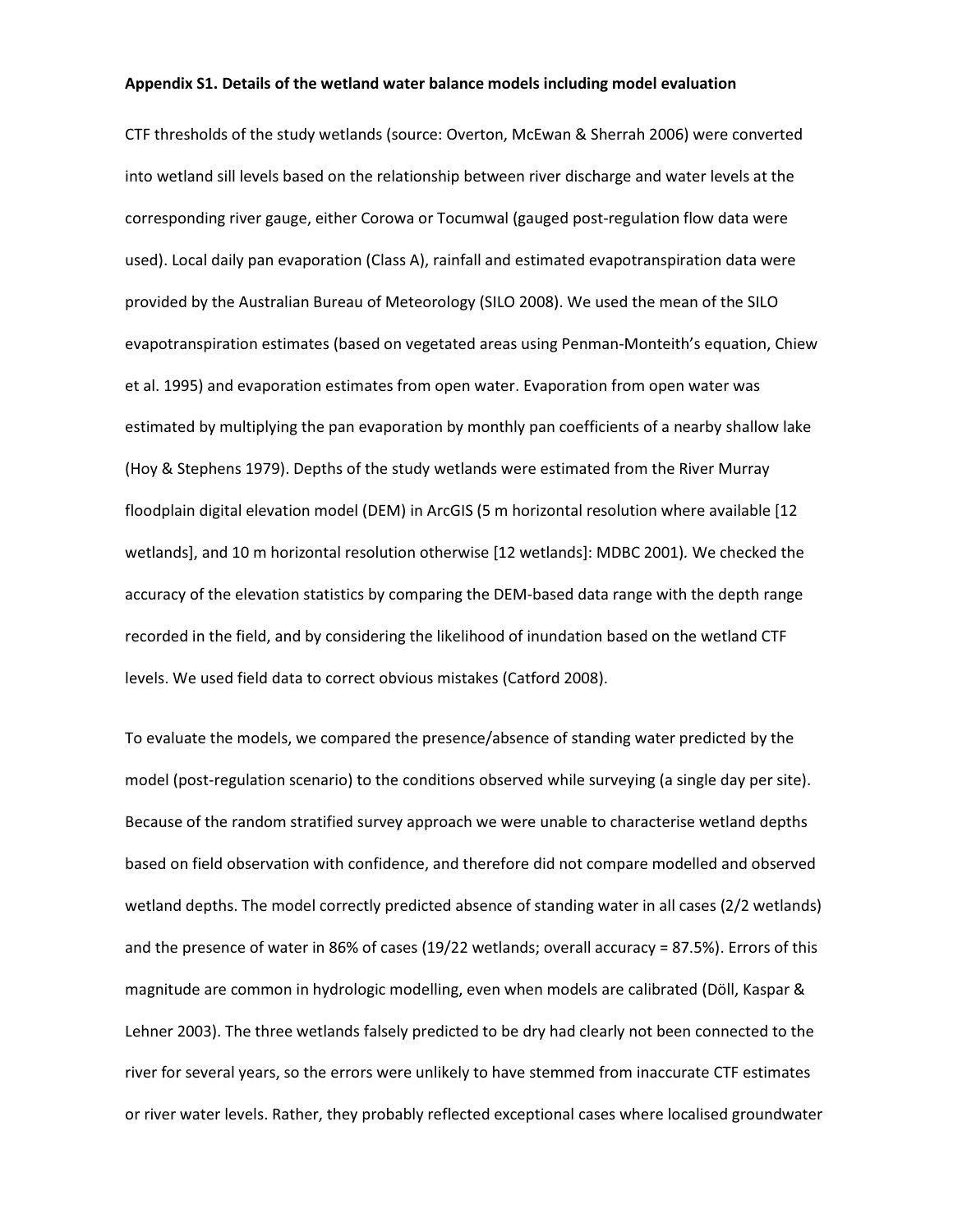seepage or agricultural runoff affected wetland water levels. While most wetlands had substrate with a high fraction of clay (44% mean clay content for 24 wetlands), which can effectively seal wetlands inhibiting groundwater interaction, substrate of one of the three wetlands had 20% clay content (lowest recorded). Groundwater seepage may have caused the flooding in this case.

## **References**

Catford, J.A. (2008) *Plant community composition and exotic invasion in Murray River wetlands: the effect of propagule pressure, abiotic conditions and river regulation*. PhD thesis, The University of Melbourne.

Chiew, F.H.S., Kamaladasa, N.N., Malano, H.M. & McMahon, T.A. (1995) Penman-Monteith, FAO-24 reference crop evapotranspiration and class-A pan data in Australia. *Agricultural Water Management*, **28,** 9-21.

Döll, P., Kaspar, F. & Lehner, B. (2003) A global hydrological model for deriving water availability indicators: model tuning and validation. *Journal of Hydrology*, **270,** 105-134.

Hoy, R.D. & Stephens, S.K. (1979) Field study of lake evaporation - analysis of data from phase 2 storages and summary of phase 1 and phase 2. *Australian Water Resources Council Technical paper*. Department of National Development, Canberra.

MDBC (2001) *Southern Murray Darling Basin LiDAR Project Derivatives: 1 m and 10 m DEM (height) for first and last (ground) return*. Murray Darling Basin Commission, Canberra.

Overton, I.C., McEwan, K. & Sherrah, J. (2006) *The River Murray Floodplain Inundation Model - Hume Dam to Lower Lakes*. CSIRO, Canberra.

SILO (2008) *Enhanced Meteorological Data*. Queensland Department of Natural Resources and Mines & Bureau of Meteorology, Brisbane.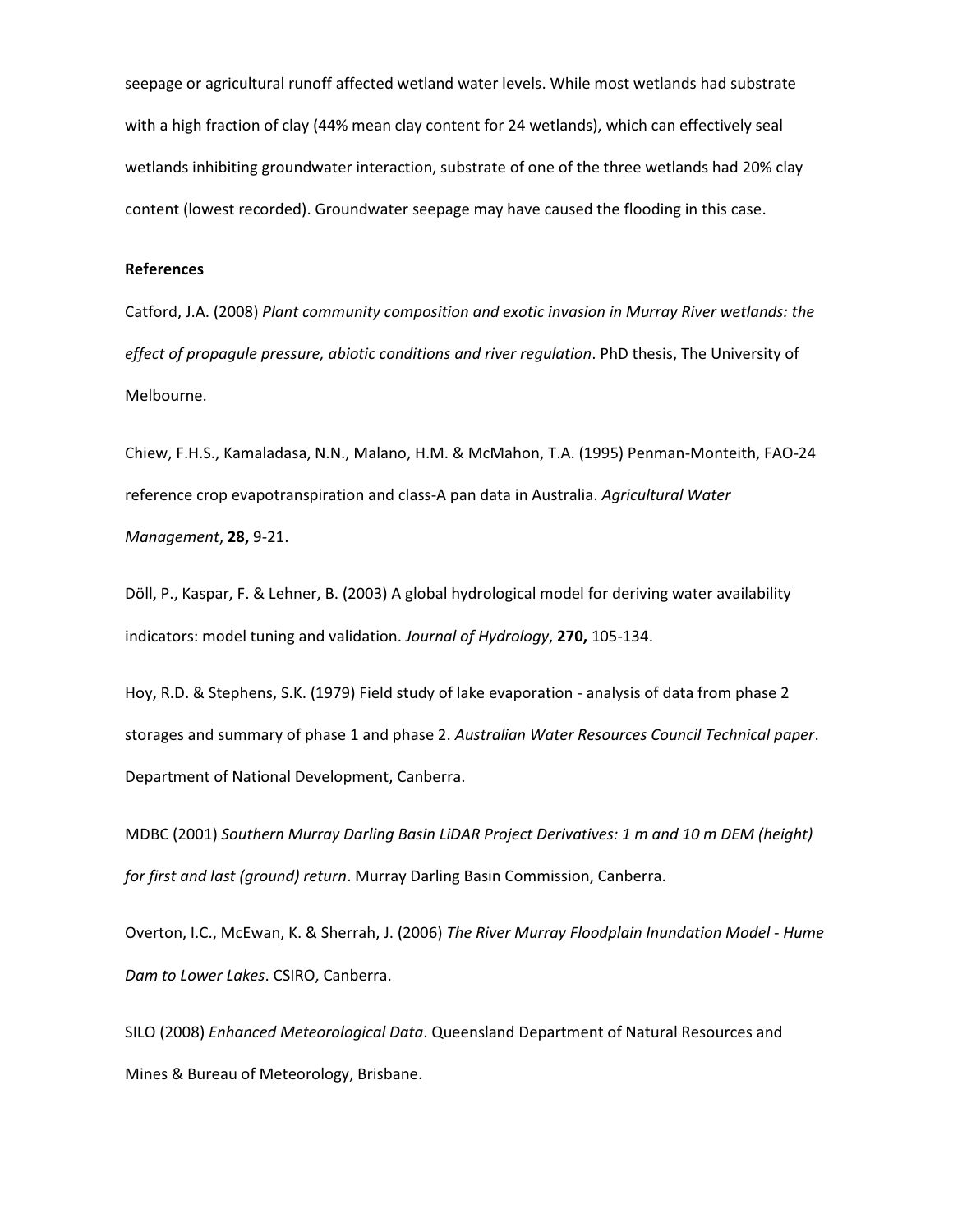

Figure S1. Map of the 24 study wetlands. Map created by Chandra Jayasuriya, The University of Melbourne.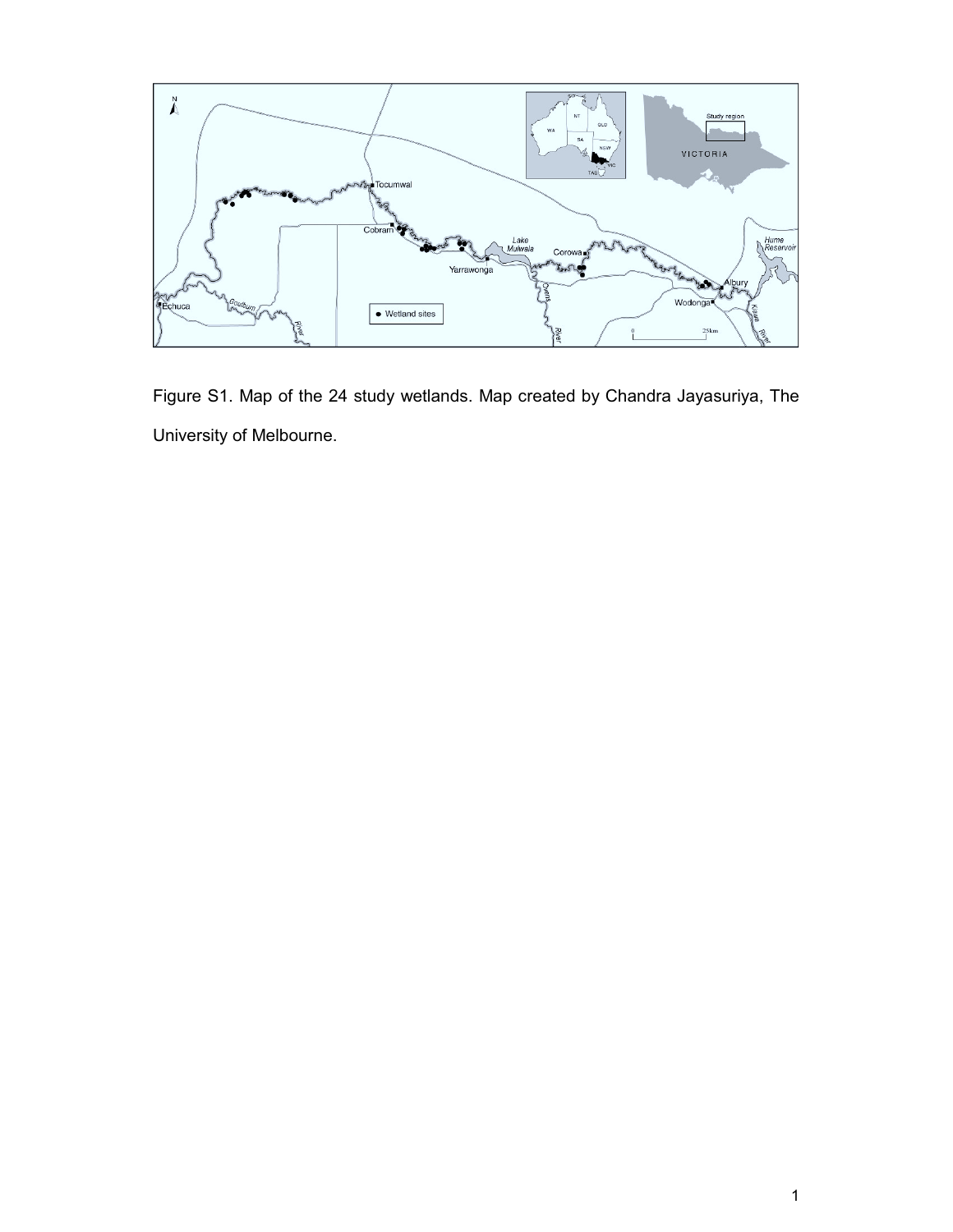Table S1. Information about all plant taxa observed in the study wetlands, including their prevalence and cover. 157 taxa in total; 127 taxa identified to specieslevel; 139 taxa identified to genera; 148 taxa identified to family. Status based on Randall (2007): NNW, native non-weed; NW, native weed – native to Australia but naturalized elsewhere; EW, exotic weed species. Flood groups based on Brock and Casanova's (1997) species' responses to flooding scheme with Casanova and Brock (2000) and Reid and Quinn (2004) providing additional information. Clonal, 1 indicates species known to reproduce vegetatively; Plant height refers to the maximum. Prevalence indicates percentage of 24 wetlands where taxon was observed; Mean cover is the mean absolute cover of the taxon as a percentage of a 1 m $^2$  quadrat across the wetlands. Taxon information from Ross and Walsh (2007), Botanic Gardens Trust (2007), Randall (2007) and Liu et al. (2008).

| Taxa                                           | Author   | Family            | Status     | Growth<br>form | Life<br>history | Flood<br>group | Clonal | Plant<br>height<br>(m)  | Time in<br>flower<br>(months) | Start of<br>flowering<br>(month) | Seed<br>mass<br>(g) | Prevalence<br>(% ) | Mean<br>cover<br>(% ) |
|------------------------------------------------|----------|-------------------|------------|----------------|-----------------|----------------|--------|-------------------------|-------------------------------|----------------------------------|---------------------|--------------------|-----------------------|
| Acacia mearnsii                                | De Wild. | <b>MIMOSACEAE</b> | <b>NW</b>  | Tree           | P               | T              |        | 10                      | 3                             | 10                               | 13.2                | 33.3               | 0.6                   |
| Acaena x<br>anserovina                         | Orchard  | <b>ROSACEAE</b>   | <b>NNW</b> | Forb           | P               | T              |        | 0.4                     |                               |                                  | 1.26                | 4.2                | 0.0                   |
| Alternanthera<br>denticulata                   | R. Br.   | AMARANTHACEAE     | <b>NNW</b> | Forb           | A               | T              |        | 0.4                     | 11                            | 10                               | 0.23                | 66.7               | 3.0                   |
| Amphibromus neesii                             | Steud.   | <b>POACEAE</b>    | <b>NNW</b> | Gram.          | P               | Α              | 1      | 1.5                     | $\overline{7}$                | 10                               |                     | 33.3               | 1.0                   |
| Anthoxanthum<br>odaratum                       | L.       | <b>POACEAE</b>    | EW         | Gram.          | P               | T              |        | $\overline{\mathbf{1}}$ | 6                             | 9                                | 0.53                | 33.3               | 0.7                   |
| Arenaria serpyllifolia<br>subsp. serpyllifolia | L.       | CARYOPHYLLACEAE   | EW         | Forb           | Α               | T              |        | 0.3                     | 6                             | 9                                | 0.07                | 4.2                | 0.1                   |
| Aster novi-belgii                              | L.       | ASTERACEAE        | <b>NNW</b> | Forb           | P               | T              | -1     | 1.4                     | 3                             | 12                               | 0.4                 | 4.2                | 0.0                   |
| Austrodanthonia sp.                            |          | POACEAE           | <b>NNW</b> | Gram.          | P               | $\mathsf{T}$   |        | $\overline{ }$          | 6                             | 9                                | 0.324               | 8.3                | 0.2                   |
| Austrodanthonia sp.<br>$\overline{2}$          |          | POACEAE           | <b>NNW</b> | Gram.          | P               | T              |        | 1                       | 6                             | 9                                | 0.324               | 12.5               | 0.3                   |
| Austrodanthonia sp.<br>3                       |          | <b>POACEAE</b>    | <b>NNW</b> | Gram.          | P               | T              |        |                         | 6                             | 9                                | 0.324               | 4.2                | 0.1                   |
| Austrodanthonia sp.<br>4                       |          | POACEAE           | <b>NNW</b> | Gram.          | P               | Τ              |        |                         | 6                             | 9                                | 0.324               | 4.2                | 0.1                   |

1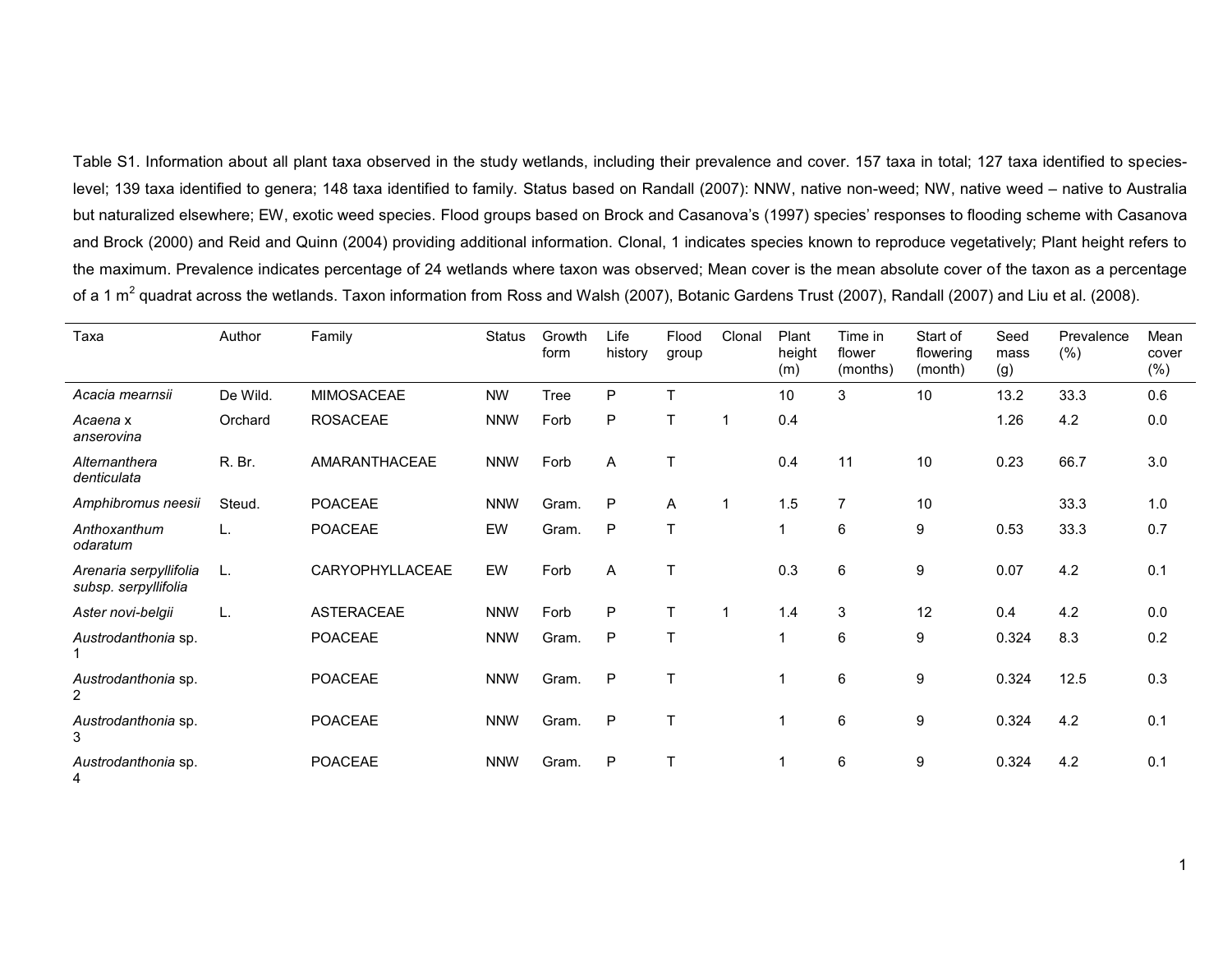| Taxa                      | Author                 | Family             | Status     | Growth<br>form | Life<br>history | Flood<br>group | Clonal       | Plant<br>height<br>(m) | Time in<br>flower<br>(months) | Start of<br>flowering<br>(month) | Seed<br>mass<br>(g) | Prevalence<br>(% ) | Mean<br>cover<br>(% ) |
|---------------------------|------------------------|--------------------|------------|----------------|-----------------|----------------|--------------|------------------------|-------------------------------|----------------------------------|---------------------|--------------------|-----------------------|
| Avena fatua               | L.                     | <b>POACEAE</b>     | EW         | Gram.          | A               | T              |              | 1.6                    | 3                             | 9                                | 12                  | 4.2                | 0.3                   |
| Avena sativa              | L.                     | <b>POACEAE</b>     | EW         | Gram.          | Α               | T              |              | 1.5                    | 3                             | 9                                | 31.5                | 4.2                | 0.1                   |
| Azolla filiculoides       | Lam.                   | <b>AZOLLACEAE</b>  | <b>NW</b>  | Forb           |                 | Α              | $\mathbf 1$  | 0.01                   |                               |                                  |                     | 50.0               | 1.8                   |
| Azolla pinnata            | R. Br.                 | <b>AZOLLACEAE</b>  | <b>NW</b>  | Forb           |                 | Α              | $\mathbf{1}$ | 0.01                   |                               |                                  |                     | 62.5               | 3.2                   |
| Briza minor               | L.                     | <b>POACEAE</b>     | EW         | Gram.          | Α               | T              |              | 0.6                    |                               |                                  | 0.32                | 8.3                | 0.1                   |
| Calystegia sepium         | (L.) R. Br.            | CONVOLVULACEAE     | <b>NNW</b> | Forb           | P               | $\sf T$        |              | 4                      | 3                             | 12                               | 25.58               | 4.2                | 0.1                   |
| Carex<br>gaudichaudiana   | Kunth.                 | CYPERACEAE         | <b>NNW</b> | Gram.          | P               | A              | $\mathbf{1}$ | 0.9                    | 6                             | 9                                | 0.93                | 45.8               | 2.0                   |
| Carex inversa             | R. Br.                 | <b>CYPERACEAE</b>  | <b>NW</b>  | Gram.          | $\sf P$         | T.             | $\mathbf{1}$ | 0.5                    | 6                             | 9                                | 0.37                | 12.5               | 0.2                   |
| Carex tereticaulis        | F. Muell.              | CYPERACEAE         | <b>NNW</b> | Gram.          | P               | Α              | $\mathbf{1}$ | 1.2                    | 6                             | 9                                | 1.46                | 37.5               | 3.6                   |
| Centella cordifolia       | (Hook. f.)<br>Nannf.   | <b>APIACEAE</b>    | <b>NNW</b> | Forb           | P               | T              | $\mathbf{1}$ | 0.15                   | 4                             | $\overline{c}$                   |                     | 8.3                | 0.5                   |
| Centipeda<br>cunninghamii | (DC.) A.Br.<br>& Asch. | <b>ASTERACEAE</b>  | <b>NW</b>  | Forb           | $\mathsf{P}$    | Α              |              | 0.2                    | $\overline{7}$                | 10                               | 0.05                | 37.5               | 1.6                   |
| Cirsium vulgare           | (Savi) Ten.            | <b>ASTERACEAE</b>  | EW         | Forb           | B               | T              |              | 1.5                    | 4                             | 11                               | 2.9                 | 37.5               | 0.7                   |
| Conyza bonariensis        | (L.)<br>Cronquist      | <b>ASTERACEAE</b>  | EW         | Forb           | Α               | T              |              | $\mathbf{1}$           | 12                            |                                  | 0.1                 | 4.2                | 0.0                   |
| Conyza sumatrensis        | (Retz.) E.<br>Walker   | <b>ASTERACEAE</b>  | EW         | Forb           | Α               | T              |              | $\overline{2}$         | 9                             | 12                               | 0.04                | 25.0               | 0.9                   |
| Couch 1                   |                        | <b>POACEAE</b>     |            | Gram.          |                 |                |              |                        |                               |                                  |                     | 4.2                | 0.5                   |
| Couch 2                   |                        | <b>POACEAE</b>     |            | Gram.          |                 |                |              |                        |                               |                                  |                     | 4.2                | 0.1                   |
| Cuscuta campestris        | Yunck.                 | <b>CUSCUTACEAE</b> | EW         | Forb           | Α               | T              |              | 0.5                    | 4                             | 12                               | 0.84                | 4.2                | 0.1                   |
| Cynodon dactylon          | (L.) Pers.             | POACEAE            | EW         | Gram.          | P               | T              | $\mathbf{1}$ | 0.3                    | 3                             | 12                               | 0.2                 | 45.8               | 2.5                   |
| Cynosurus<br>echinatus    | L.                     | <b>POACEAE</b>     | EW         | Gram.          | A               | $\mathsf T$    |              | $\mathbf{1}$           | 3                             | 9                                | 1.46                | 16.7               | 0.3                   |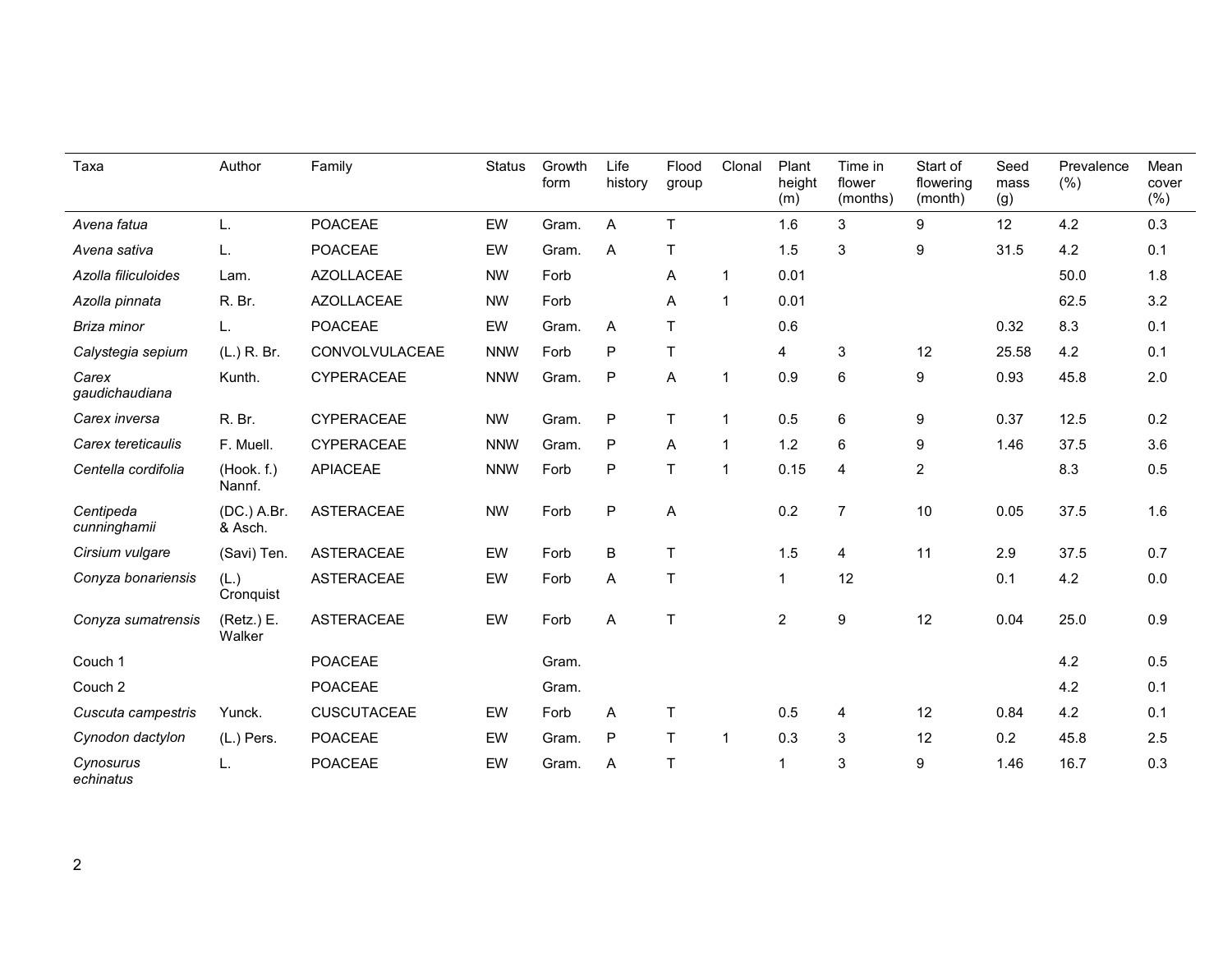| Taxa                         | Author              | Family              | <b>Status</b> | Growth<br>form | Life<br>history | Flood<br>group | Clonal       | Plant<br>height<br>(m) | Time in<br>flower<br>(months) | Start of<br>flowering<br>(month) | Seed<br>mass<br>(g) | Prevalence<br>$(\% )$ | Mean<br>cover<br>(% ) |
|------------------------------|---------------------|---------------------|---------------|----------------|-----------------|----------------|--------------|------------------------|-------------------------------|----------------------------------|---------------------|-----------------------|-----------------------|
| Cyperus eragrostis           | Lam.                | CYPERACEAE          | EW            | Gram.          | $\sf P$         | Α              | $\mathbf{1}$ | 0.9                    | 6                             | 9                                | 0.13                | 83.3                  | 2.3                   |
| Cyperus exaltatus            | Retz.               | CYPERACEAE          | <b>NNW</b>    | Gram.          | $\mathsf{P}$    | Α              | $\mathbf 1$  | 1.8                    | 6                             | 9                                | 0.07                | 4.2                   | 0.1                   |
| Cyperus gunnii               | Hook. f.            | CYPERACEAE          | <b>NNW</b>    | Gram.          | $\mathsf{P}$    | Α              | $\mathbf 1$  | 1.5                    | 6                             | 9                                | 0.19                | 8.3                   | 0.1                   |
| Cyperus sp. 1                |                     | CYPERACEAE          |               | Gram.          | P               | $\mathsf T$    |              |                        |                               |                                  |                     | 25.0                  | 0.6                   |
| Daisy sp. 1                  |                     | <b>ASTERACEAE</b>   |               | Forb           |                 |                |              |                        |                               |                                  |                     | 12.5                  | 0.2                   |
| Daisy sp. 2                  |                     | <b>ASTERACEAE</b>   |               | Forb           |                 |                |              |                        |                               |                                  |                     | 4.2                   | 0.1                   |
| Daisy sp. 3                  |                     | <b>ASTERACEAE</b>   |               | Forb           |                 |                |              |                        |                               |                                  |                     | 12.5                  | 0.3                   |
| Dichondra repens             | J.R. & G.<br>Forst. | CONVOLVULACEAE      | <b>NNW</b>    | Forb           | $\sf P$         | T              | $\mathbf 1$  | 0.1                    | 8                             | $\bf 8$                          |                     | 37.5                  | 0.8                   |
| Dicot seedling 1             |                     |                     |               |                |                 | T              |              |                        |                               |                                  |                     | 8.3                   | 0.1                   |
| Dicot sp. 1                  |                     |                     |               |                |                 | $\mathsf T$    |              |                        |                               |                                  |                     | 29.2                  | 0.4                   |
| Dicot sp. 2                  |                     |                     |               |                |                 |                |              |                        |                               |                                  |                     | 4.2                   | 0.0                   |
| Echium<br>plantagineum       | L.                  | <b>BORAGINACEAE</b> | EW            | Forb           | A               | $\top$         |              | 1.2                    | 4                             | $\boldsymbol{9}$                 | 4.2                 | 4.2                   | 0.0                   |
| Eclipta platyglossa          | Muell.              | <b>ASTERACEAE</b>   | <b>NW</b>     | Forb           | <b>BA</b>       | $\mathsf T$    | $\mathbf 1$  | 0.25                   | 9                             | 9                                |                     | 25.0                  | 0.5                   |
| Elatine gratioloides         | A. Cunn.            | <b>ELATINACEAE</b>  | <b>NNW</b>    | Forb           | Α               | Α              | $\mathbf 1$  | 0.015                  | 12                            |                                  | 0.05                | 8.3                   | 0.1                   |
| Eleocharis acuta             | R. Br.              | <b>CYPERACEAE</b>   | <b>NNW</b>    | Gram.          | $\mathsf{P}$    | Α              | $\mathbf 1$  | 0.6                    | 6                             | 9                                | 0.56                | 66.7                  | 6.4                   |
| Eleocharis atricha           | R. Br.              | CYPERACEAE          | <b>NNW</b>    | Gram.          | P               | Α              | $\mathbf 1$  | 0.4                    | 6                             | 9                                |                     | 8.3                   | 0.3                   |
| Elymus scaber var.<br>scaber | (R. Br.) A.<br>Love | <b>POACEAE</b>      | <b>NNW</b>    | Gram.          | P               | T              |              | 1.1                    | $\overline{7}$                | 8                                |                     | 25.0                  | 1.6                   |
| Epilobium hirtigerum         | A. Cunn.            | ONAGRACEAE          | <b>NNW</b>    | Forb           | $\mathsf{P}$    | T              | $\mathbf{1}$ | 1.2                    | 6                             | 9                                | 0.07                | 4.2                   | 0.1                   |
| Eragrostis sp. 1             |                     | <b>POACEAE</b>      |               | Gram.          |                 | T              |              |                        |                               |                                  |                     | 12.5                  | 0.2                   |
| Eragrostis sp. 2             |                     | <b>POACEAE</b>      |               | Gram.          |                 |                |              |                        |                               |                                  |                     | 4.2                   | 0.1                   |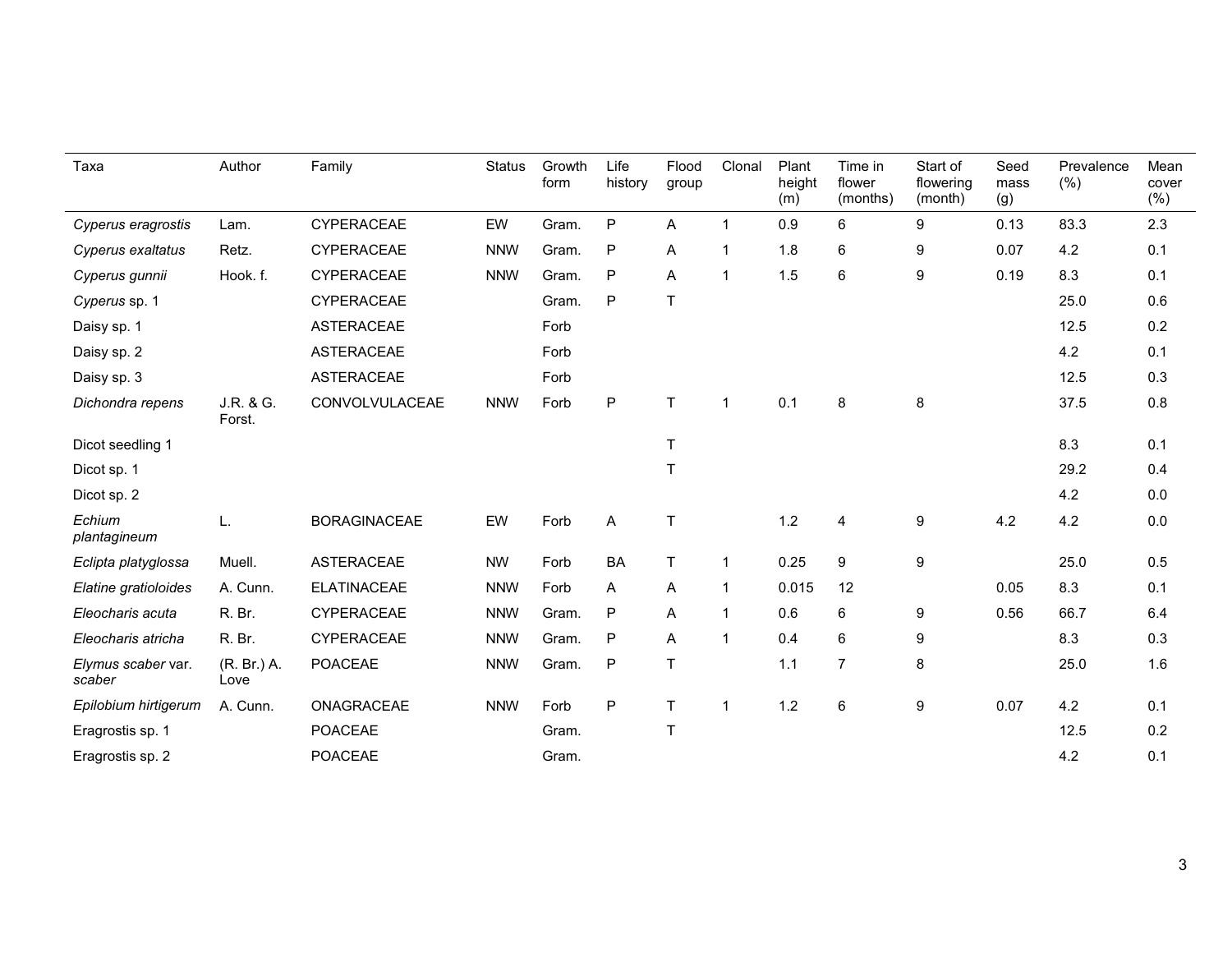| Taxa                                    | Author                             | Family            | <b>Status</b> | Growth<br>form | Life<br>history | Flood<br>group | Clonal         | Plant<br>height<br>(m)  | Time in<br>flower<br>(months) | Start of<br>flowering<br>(month) | Seed<br>mass<br>(g) | Prevalence<br>(% ) | Mean<br>cover<br>(% ) |
|-----------------------------------------|------------------------------------|-------------------|---------------|----------------|-----------------|----------------|----------------|-------------------------|-------------------------------|----------------------------------|---------------------|--------------------|-----------------------|
| Eucalyptus<br>camaldulensis             | Dehnh.                             | <b>MYRTACEAE</b>  | <b>NW</b>     | <b>Tree</b>    | P               | $\mathsf{T}$   |                | 30                      |                               |                                  | 2.4                 | 66.7               | 1.5                   |
| Euchiton sphaericus                     | (Willd.) A.<br>Anderb.             | <b>ASTERACEAE</b> | <b>NW</b>     | Forb           | Α               | T              |                | 0.5                     | 12                            |                                  |                     | 8.3                | $0.0\,$               |
| Eulalia aurea                           | (Bory)<br>Kunth                    | <b>POACEAE</b>    | <b>NNW</b>    | Gram.          | P               | $\mathsf{T}$   | $\overline{1}$ | $\overline{1}$          | 10                            | $\mathbf{1}$                     | 0.25                | 8.3                | 0.1                   |
| Ferny grass                             |                                    | POACEAE           |               | Gram.          |                 | $\mathsf{T}$   |                |                         |                               |                                  |                     | 8.3                | 0.2                   |
| Galium aparine                          | L.                                 | <b>RUBIACEAE</b>  | EW            | Forb           | Α               | $\mathsf{T}$   |                | 1.5                     | 6                             | 8                                | 8.9                 | 8.3                | 0.1                   |
| Grass sp. 1                             |                                    | <b>POACEAE</b>    |               | Gram.          |                 | T              |                |                         |                               |                                  |                     | 8.3                | 0.4                   |
| Grass sp. 2                             |                                    | <b>POACEAE</b>    |               | Gram.          |                 |                |                |                         |                               |                                  |                     | 8.3                | 0.2                   |
| Gratiola peruviana                      | L.                                 | SCROPHULARIACEAE  | <b>NNW</b>    | Forb           | P               | Α              |                | 0.3                     | $\,6\,$                       | 9                                | 0.02                | 12.5               | 0.4                   |
| Gratiola pubescens                      | R. Br.                             | SCROPHULARIACEAE  | <b>NNW</b>    | Forb           | P               | Α              |                | 0.2                     | 6                             | 10                               | 0.01                | 4.2                | 0.0                   |
| Hemarthria uncinata<br>var. uncinata    | R. Br.                             | <b>POACEAE</b>    | <b>NNW</b>    | Gram.          | P               | $\mathsf{T}$   |                | $\overline{\mathbf{1}}$ | 3                             | 12                               |                     | 4.2                | 0.0                   |
| Hydrocotyle<br>sibthorpioides           | Lam.                               | <b>APIACEAE</b>   | <b>NW</b>     | Forb           | P               | Α              | $\overline{1}$ | 0.1                     | 10                            |                                  |                     | 16.7               | 0.6                   |
| Hypochaeris glabra                      | L.                                 | <b>ASTERACEAE</b> | EW            | Forb           | Α               | $\mathsf{T}$   |                | 0.4                     | 9                             | 9                                | 0.69                | 29.2               | 1.1                   |
| Hypochaeris<br>radicata                 | L.                                 | <b>ASTERACEAE</b> | EW            | Forb           | A               | T              |                | 0.8                     | $\boldsymbol{9}$              | 9                                | 0.8                 | 54.2               | 1.4                   |
| Isotoma fluviatalis<br>subsp. australis | (R. Br.) F.<br>Muell. ex<br>Benth. | CAMPANULACEAE     | <b>NNW</b>    | Forb           | P               | A              | -1             | 0.05                    | $\overline{4}$                | 11                               | 0.04                | 20.8               | 0.8                   |
| Juncus acuminatus                       | Mich.                              | <b>JUNCACEAE</b>  | EW            | Gram.          | ${\sf P}$       | $\mathsf{T}$   | $\mathbf 1$    | 0.6                     | $\,6\,$                       | 9                                | 0.04                | 4.2                | 0.2                   |
| Juncus aridicola                        | L.A.S.<br>Johnson                  | <b>JUNCACEAE</b>  | <b>NW</b>     | Gram.          | P               | $\mathsf T$    | $\mathbf 1$    | 1.15                    | 6                             | 9                                |                     | 12.5               | 0.8                   |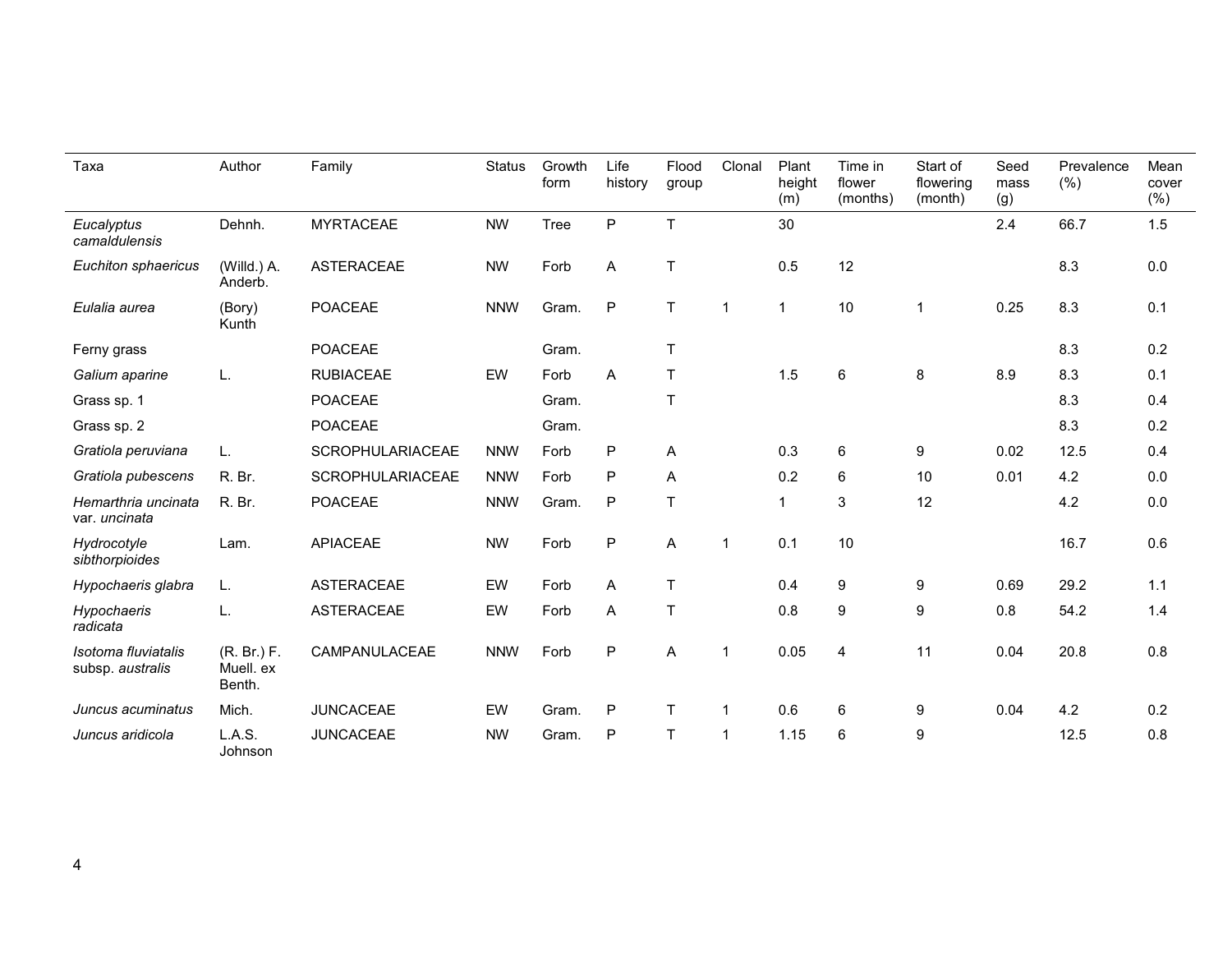| Taxa                        | Author            | Family            | <b>Status</b> | Growth<br>form | Life<br>history | Flood<br>group | Clonal         | Plant<br>height<br>(m) | Time in<br>flower<br>(months) | Start of<br>flowering<br>(month) | Seed<br>mass<br>(g) | Prevalence<br>(% ) | Mean<br>cover<br>(%) |
|-----------------------------|-------------------|-------------------|---------------|----------------|-----------------|----------------|----------------|------------------------|-------------------------------|----------------------------------|---------------------|--------------------|----------------------|
| Juncus flavidus             | L.A.S.<br>Johnson | <b>JUNCACEAE</b>  | <b>NNW</b>    | Gram.          | $\mathsf{P}$    | $\mathsf{T}$   | $\overline{1}$ | 0.9                    | 6                             | $\boldsymbol{9}$                 |                     | 4.2                | 0.1                  |
| Juncus fockei               | <b>Buchenau</b>   | <b>JUNCACEAE</b>  |               | Gram.          | $\mathsf{P}$    |                |                | 0.45                   | $\,6\,$                       | $\boldsymbol{9}$                 | 0.01                | 4.2                | 0.1                  |
| Juncus gregiflorus          | L.A.S.<br>Johnson | <b>JUNCACEAE</b>  | <b>NNW</b>    | Gram.          | $\mathsf{P}$    | $\top$         | $\mathbf 1$    | 3                      | 6                             | $\boldsymbol{9}$                 |                     | 37.5               | 1.7                  |
| Juncus<br>holoschoenus      | R. Br.            | <b>JUNCACEAE</b>  | <b>NNW</b>    | Gram.          | $\mathsf{P}$    | $\mathsf T$    | 1              | 0.75                   | $6\phantom{1}6$               | $\boldsymbol{9}$                 | 0.04                | 12.5               | 0.2                  |
| Juncus ingens               | N.A.<br>Wakef.    | <b>JUNCACEAE</b>  | <b>NNW</b>    | Gram.          | $\mathsf{P}$    | A              | 1              | 4                      | $\,6$                         | $\boldsymbol{9}$                 |                     | 66.7               | 10.7                 |
| Juncus sp. 1                |                   | <b>JUNCACEAE</b>  | <b>NNW</b>    | Gram.          | $\mathsf{P}$    | $\mathsf{T}$   |                |                        | 6                             | 9                                |                     | 12.5               | 1.1                  |
| Juncus<br>subsecundus       | N.A.<br>Wakef.    | <b>JUNCACEAE</b>  | <b>NW</b>     | Gram.          | $\mathsf{P}$    | T              | 1              | 0.7                    | 6                             | 9                                | 0.01                | 45.8               | 2.0                  |
| Juncus usitatus             | L.A.S.<br>Johnson | <b>JUNCACEAE</b>  | <b>NW</b>     | Gram.          | $\mathsf{P}$    | $\top$         | 1              | 1.1                    | 6                             | $\boldsymbol{9}$                 | 0.01                | 12.5               | 1.1                  |
| Lachnagrostis<br>filiformis | J.F. Gmel.        | POACEAE           | <b>NNW</b>    | Gram.          | PA              | A              |                | 0.7                    | $6\phantom{1}6$               | $\boldsymbol{9}$                 | 0.14                | 66.7               | 3.3                  |
| Lactuca saligna             | L.                | <b>ASTERACEAE</b> | EW            | Forb           | <b>BA</b>       | $\sf T$        |                | $\mathbf{1}$           | 6                             | 10                               | 0.57                | 4.2                | 0.1                  |
| Lactuca serriola            | L.                | <b>ASTERACEAE</b> | EW            | Forb           | B               | $\mathsf T$    |                | $\overline{2}$         | 8                             | 9                                | 0.58                | 25.0               | 0.8                  |
| Lemna disperma              | Hegelm.           | LEMNACEAE         | <b>NNW</b>    | Forb           |                 | Α              | 1              |                        | 1                             | $\overline{5}$                   |                     | 29.2               | 0.4                  |
| Lobelia concolor            | R. Br.            | CAMPANULACEAE     | <b>NNW</b>    | Forb           | ${\sf P}$       | T              |                | 1.14                   |                               |                                  |                     | 4.2                | 0.1                  |
| Lolium perenne              | L.                | POACEAE           | EW            | Gram.          | BA              | $\top$         |                | 0.8                    | 3                             | 9                                | $\overline{2}$      | 25.0               | 2.1                  |
| Lotus angustissimus         | L.                | <b>FABACEAE</b>   | EW            | Forb           | PA              | $\top$         |                | 0.4                    | $\overline{c}$                | 11                               | 0.41                | 4.2                | 0.1                  |
| Lotus uliginosus            | Schkuhr           | <b>FABACEAE</b>   | EW            | Forb           | P               | T              | 1              | 0.8                    |                               |                                  | 1                   | 4.2                | 0.0                  |
| Ludwigia palustris          | (L.) Elliott      | ONAGRACEAE        | EW            | Forb           | P               | Α              | 1              | 0.2                    | 6                             | 12                               | 0.04                | 37.5               | 0.9                  |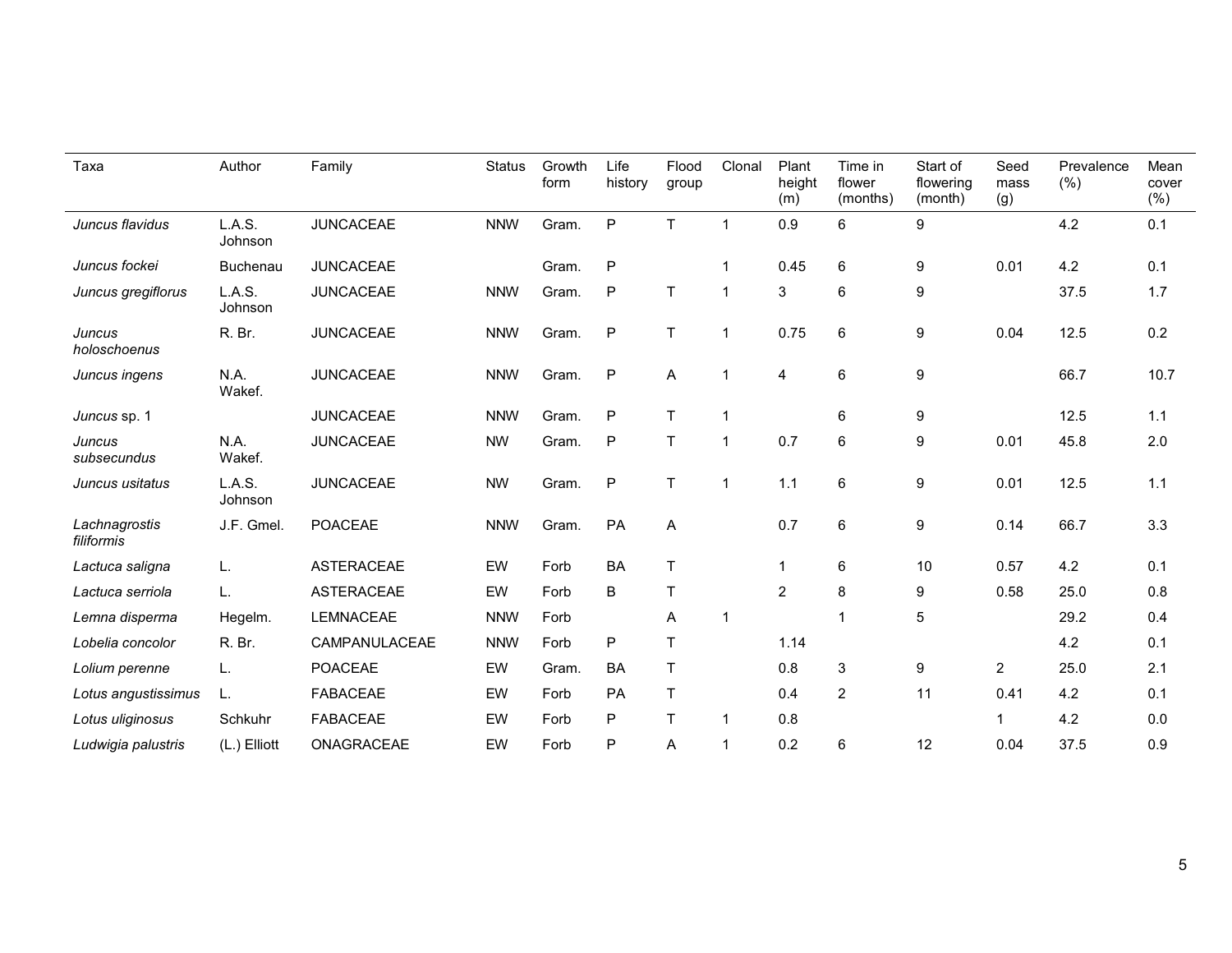| Taxa                                          | Author                        | Family                  | <b>Status</b> | Growth<br>form | Life<br>history | Flood<br>group | Clonal         | Plant<br>height<br>(m) | Time in<br>flower<br>(months) | Start of<br>flowering<br>(month) | Seed<br>mass<br>(g) | Prevalence<br>(% ) | Mean<br>cover<br>(% ) |
|-----------------------------------------------|-------------------------------|-------------------------|---------------|----------------|-----------------|----------------|----------------|------------------------|-------------------------------|----------------------------------|---------------------|--------------------|-----------------------|
| Ludwigia peploides<br>subsp.<br>montevidensis | (Spreng.)<br>P.H. Raven       | ONAGRACEAE              | EW            | Forb           | P               | A              | $\mathbf{1}$   | 0.1                    | 6                             | 12                               | 102.35              | 62.5               | 2.1                   |
| Lycopus australis                             | R. Br.                        | <b>LAMIACEAE</b>        | <b>NNW</b>    | Forb           | P               | T              | $\mathbf{1}$   | 1.5                    | 5                             | 12                               | 0.49                | 4.2                | 0.0                   |
| Lythrum hyssopifolia                          | L.                            | LYTHRACEAE              | <b>NW</b>     | Forb           | A               | T              |                | 0.5                    | 6                             | 9                                | 0.5                 | 25.0               | 0.4                   |
| Marsilea<br>drummondii                        | A. Braun                      | <b>MARSILEACEAE</b>     | <b>NNW</b>    | Forb           |                 | Α              | $\overline{1}$ |                        |                               |                                  |                     | 4.2                | 0.1                   |
| Mentha pulegium                               | L.                            | <b>LAMIACEAE</b>        | EW            | Forb           | P               | T.             | $\mathbf 1$    | 0.4                    | 10                            | $\boldsymbol{9}$                 | 0.1                 | 12.5               | 0.1                   |
| Mentha sp. 1                                  |                               | <b>LAMIACEAE</b>        | <b>NNW</b>    | Forb           |                 | T              |                |                        |                               |                                  |                     | 4.2                | 0.0                   |
| Microlaena stipoides<br>var. stipoides        | (Labill.) R.<br>Br.           | <b>POACEAE</b>          | <b>NNW</b>    | Gram.          | P               | T.             | $\mathbf 1$    | 0.7                    | 12                            |                                  | 4.97                | 4.2                | 0.0                   |
| Mollugo verticillata                          | L.                            | <b>MOLLUGINACEAE</b>    | <b>NW</b>     | Forb           | Α               | T              |                | 0.3                    | 4                             | 12                               | 0.09                | 4.2                | 0.1                   |
| Myriophyllum<br>crispatum                     | Orchard                       | HALORAGACEAE            | <b>NW</b>     | Forb           | P               | Α              | $\mathbf 1$    | 0.1                    | 5                             | 10                               |                     | 66.7               | 7.7                   |
| Myriophyllum<br>papillosum                    | Orchard                       | <b>HALORAGACEAE</b>     | <b>NNW</b>    | Forb           | P               | A              | $\mathbf{1}$   | 0.1                    | 5                             | 10                               |                     | 37.5               | 3.4                   |
| Nymphoides crenata                            | (F. Muell.)<br>Kuntze         | MENYANTHACEAE           | <b>NNW</b>    | Forb           | P               | Α              | $\mathbf 1$    | $\overline{2}$         | 9                             | 9                                |                     | 16.7               | 0.3                   |
| Oplismenus<br>aemulus                         | (R.Br.)<br>Roem. &<br>Schult. | <b>POACEAE</b>          | <b>NNW</b>    | Gram.          | P               | T              |                | 0.3                    | 12                            |                                  |                     | 4.2                | 0.2                   |
| Ottelia ovalifolia<br>subsp. ovalifolia       | (R. Br.)<br>Rich.             | <b>HYDROCHARITACEAE</b> | <b>NNW</b>    | Forb           | PA              | Α              |                | $\overline{1}$         | 5                             | 11                               | 0.22                | 16.7               | 0.2                   |
| Paspalum dilatatum                            | L.                            | <b>POACEAE</b>          | EW            | Gram.          | P               | T              |                | $\overline{2}$         | 9                             | 9                                | 1.5                 | 29.2               | 1.0                   |
| Paspalum distichum                            | L.                            | <b>POACEAE</b>          | <b>NW</b>     | Gram.          | P               | Α              | 1              | 0.5                    | 3                             | 12                               |                     | 58.3               | 4.0                   |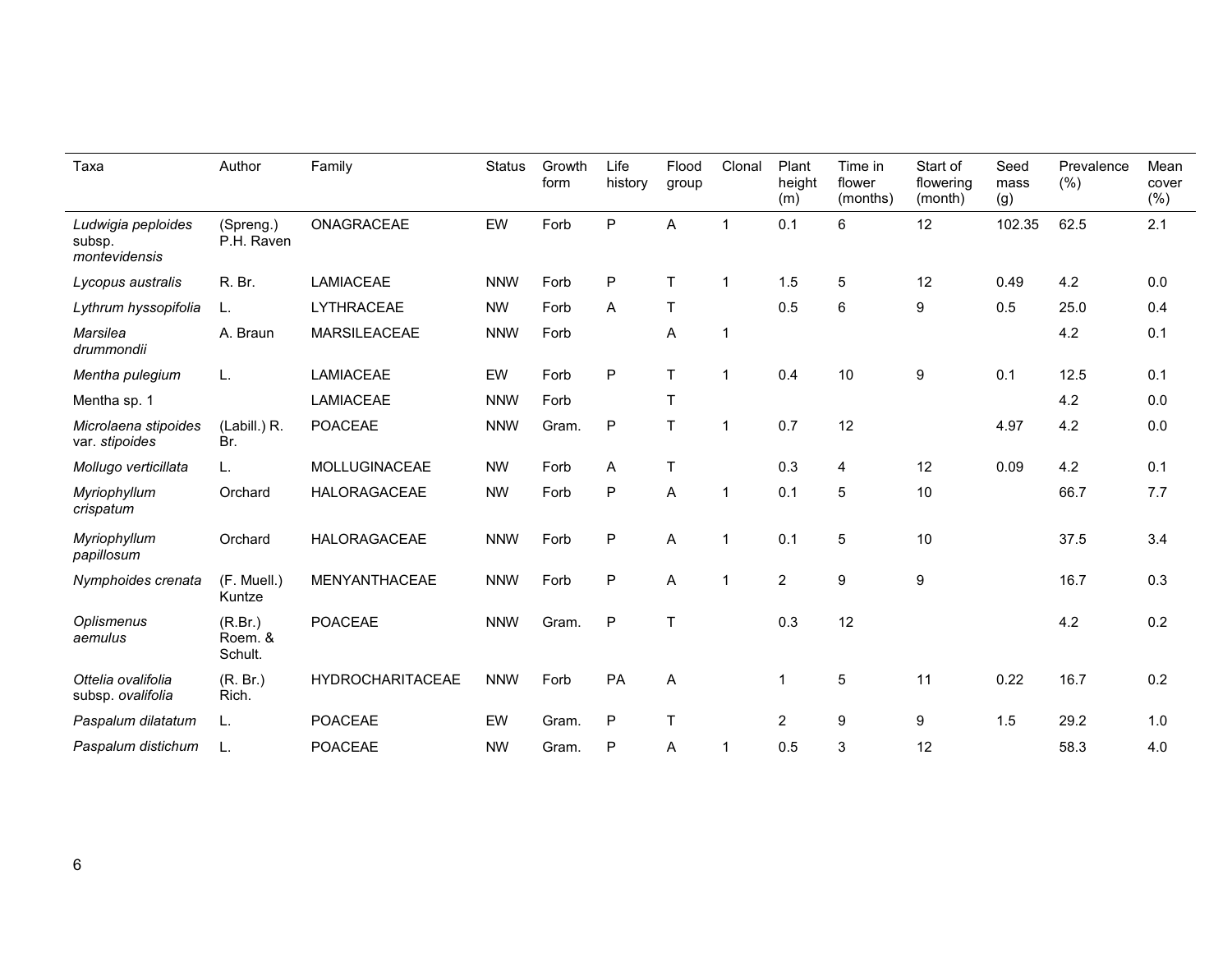| Taxa                                      | Author                                      | Family           | <b>Status</b> | Growth<br>form | Life<br>history | Flood<br>group | Clonal         | Plant<br>height<br>(m)  | Time in<br>flower<br>(months) | Start of<br>flowering<br>(month) | Seed<br>mass<br>(g) | Prevalence<br>(% ) | Mean<br>cover<br>(% ) |
|-------------------------------------------|---------------------------------------------|------------------|---------------|----------------|-----------------|----------------|----------------|-------------------------|-------------------------------|----------------------------------|---------------------|--------------------|-----------------------|
| Persicaria decipiens                      | (R. Br.) K.L.<br>Wilson                     | POLYGONACEAE     | <b>NNW</b>    | Forb           | $\sf P$         | A              | $\overline{1}$ | $\mathbf{1}$            | $\overline{7}$                | 11                               | 1.07                | 33.3               | 1.3                   |
| Persicaria filiformis                     | (Thunb. Ex<br>Murray)<br>Nakai &<br>W.T.Lee | POLYGONACEAE     | EW            | Forb           | $\mathsf{P}$    | T.             | -1             | 1.2                     |                               |                                  | 2.08                | 8.3                | 0.5                   |
| Persicaria<br>hydropiper                  | (L.) Spach                                  | POLYGONACEAE     | EW            | Forb           | $\mathsf{P}$    | A              | -1             | 1.5                     | $\overline{5}$                | 12                               | 2.032               | 29.2               | 0.9                   |
| Persicaria<br>lapathifolia                | (L.) Gray                                   | POLYGONACEAE     |               | Forb           | $\mathsf{P}$    |                | $\mathbf 1$    | 1.8                     | 10                            | 8                                | 1.54                | 4.2                | 0.3                   |
| Persicaria<br>praetermissa                | (Hook. f.)<br>H. Hara                       | POLYGONACEAE     | <b>NNW</b>    | Forb           | $\mathsf{P}$    | T              |                | $\overline{1}$          | $\overline{7}$                | 12                               |                     | 16.7               | 1.1                   |
| Persicaria prostrata                      | (R. Br.)<br>Sojak                           | POLYGONACEAE     | <b>NNW</b>    | Forb           | $\mathsf{P}$    | A              | -1             | 0.1                     | $\overline{7}$                |                                  | 1.2                 | 58.3               | 2.2                   |
| Phalaris aguatica                         | L.                                          | POACEAE          | EW            | Gram.          | $\mathsf{P}$    | T              |                | 1.5                     | 3                             | 9                                | 1.66                | 4.2                | 0.2                   |
| Phalaris minor                            | Retz.                                       | POACEAE          | EW            | Gram.          | A               | T              |                | 1.8                     | $\mathsf 3$                   | 9                                | 1.71                | 4.2                | 0.1                   |
| Phragmites australis                      | (Cav.) Trin.<br>ex Steud.                   | <b>POACEAE</b>   | <b>NW</b>     | Gram.          | $\mathsf{P}$    | A              | -1             | 6                       | $\mathsf 3$                   | 9                                | 0.11                | 29.2               | 2.9                   |
| Plantago lanceolata                       | L.                                          | PLANTAGINACEAE   | EW            | Forb           | <b>BA</b>       | T              |                | 0.2                     | $\,8\,$                       | $\boldsymbol{9}$                 | 1.3                 | 8.3                | 0.2                   |
| Poa labillardierei<br>var. labillardierei | Steud.                                      | <b>POACEAE</b>   | <b>NNW</b>    | Gram.          | $\mathsf{P}$    | T              |                | 1.2                     | 11                            |                                  | 0.3                 | 25.0               | 1.5                   |
| Polygonum<br>aviculare                    | L.                                          | POLYGONACEAE     | EW            | Forb           | PA              | T              | 1              | 0.1                     | 8                             | $10$                             | 1.3                 | 16.7               | 0.2                   |
| Polypogon<br>monspieliensis               | (L.) Desf.                                  | POACEAE          | EW            | Gram.          | A               | $\mathsf{T}$   |                | 0.8                     | $\mathsf 3$                   | 9                                | 0.1                 | 4.2                | 0.1                   |
| Potamogeton<br>sulcaltus                  | A. Benn.                                    | POTAMOGETONACEAE | <b>NNW</b>    | Forb           | $\sf P$         | A              |                | $\overline{\mathbf{4}}$ | 9                             | $\boldsymbol{9}$                 | 1.94                | 4.2                | 0.1                   |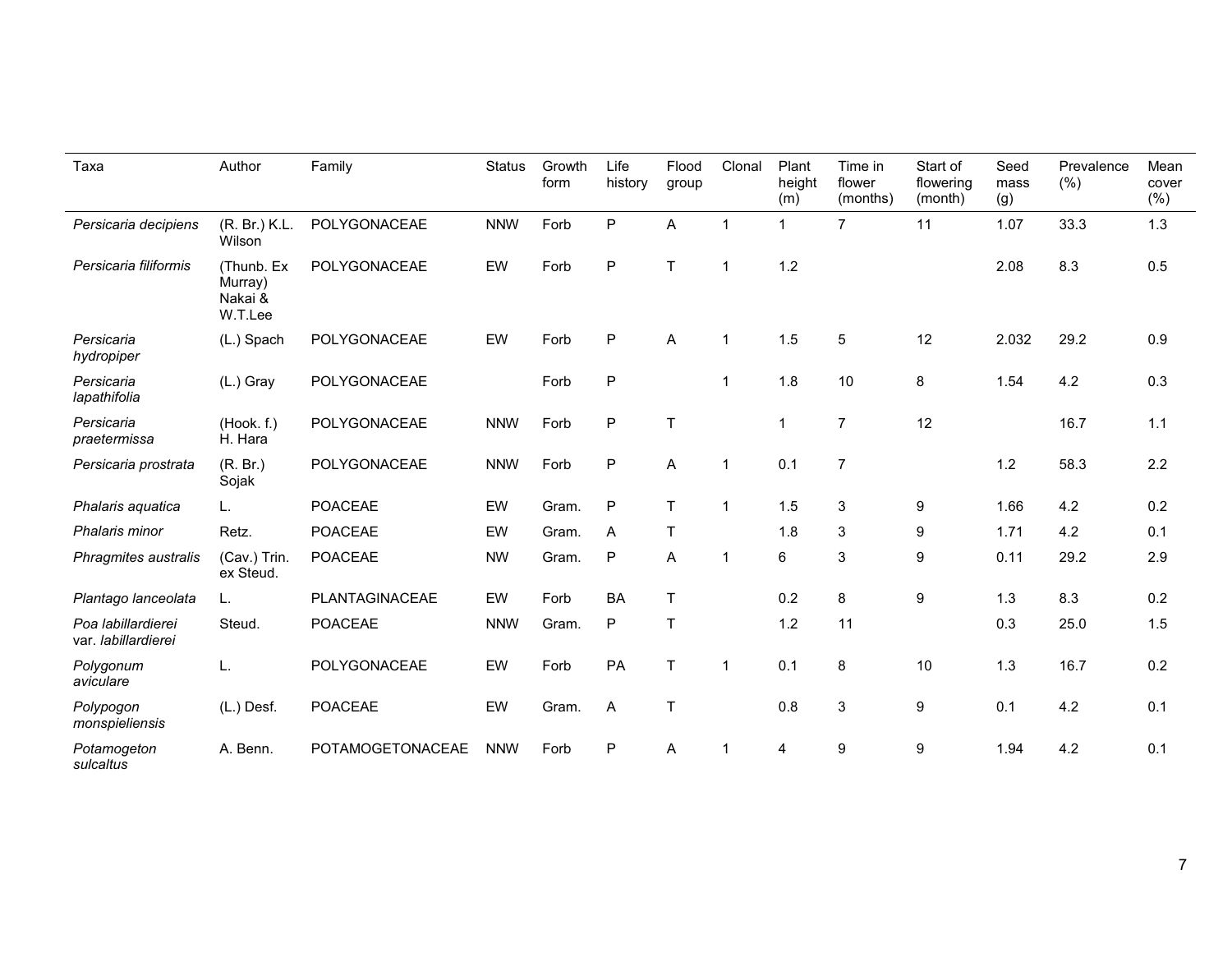| Taxa                                          | Author                        | Family               | <b>Status</b> | Growth<br>form | Life<br>history | Flood<br>group | Clonal         | Plant<br>height<br>(m) | Time in<br>flower<br>(months) | Start of<br>flowering<br>(month) | Seed<br>mass<br>(g) | Prevalence<br>(% ) | Mean<br>cover<br>(%) |
|-----------------------------------------------|-------------------------------|----------------------|---------------|----------------|-----------------|----------------|----------------|------------------------|-------------------------------|----------------------------------|---------------------|--------------------|----------------------|
| Prunus cerasifera<br>cv. atropurpea           | Ehrh.                         | <b>ROSACEAE</b>      | EW            | <b>Tree</b>    | $\mathsf{P}$    | $\top$         |                | 8                      | 3                             | 9                                | 430                 | 4.2                | 0.1                  |
| Pseudognaphalium<br>luteoalbum                | (L.) Hilliard<br>& B.L. Burtt | <b>ASTERACEAE</b>    | <b>NNW</b>    | Forb           | A               | $\mathsf T$    |                | 0.45                   | $\overline{4}$                | $\boldsymbol{9}$                 | 0.1                 | 8.3                | 0.4                  |
| Pseudoraphis<br>spinescens                    | (R. Br.)<br>Vickery           | <b>POACEAE</b>       | <b>NNW</b>    | Gram.          | $\mathsf{P}$    | A              | -1             | 10                     | 3                             | 12                               |                     | 62.5               | 7.9                  |
| Ranunculus<br>inundatus                       | R. Br. ex<br>DC.              | RANUNCULACEAE        | <b>NNW</b>    | Forb           | $\sf P$         | A              |                | 0.3                    | $6\phantom{1}$                | 9                                |                     | 20.8               | 0.7                  |
| Ranunculus<br>sceleratus subsp.<br>sceleratus | L.                            | <b>RANUNCULACEAE</b> | EW            | Forb           | A               | T              |                | 0.6                    | 4                             | 11                               | 0.2                 | 4.2                | 0.1                  |
| Ricciocarpus natans                           | L.                            | <b>RICCIACEAE</b>    | <b>NNW</b>    | Forb           |                 | A              |                |                        |                               |                                  |                     | 20.8               | 0.8                  |
| Rorippa palustris                             | (L.) Besser                   | <b>BRASSICACEAE</b>  | EW            | Forb           | <b>BA</b>       | $\mathsf{T}$   |                | 1                      |                               |                                  | 0.07                | 20.8               | 0.5                  |
| Rubus fruticosus<br>agg.                      | L.                            | <b>ROSACEAE</b>      | EW            | <b>Tree</b>    | P               | $\top$         | $\overline{1}$ | $\overline{2}$         | 4                             | 11                               | 2.89                | 8.3                | 0.2                  |
| Rumex brownii                                 | Campd.                        | POLYGONACEAE         | <b>NW</b>     | Forb           | $\mathsf P$     | $\top$         |                | 0.8                    | 5                             | 10                               | 1.5                 | 16.7               | 0.3                  |
| Rumex<br>conglomeratus                        | Murray                        | POLYGONACEAE         | EW            | Forb           | P               | $\mathsf T$    |                | 1.5                    | 5                             | 10                               | 1.5                 | 8.3                | 0.1                  |
| Rumex crispus                                 | L.                            | POLYGONACEAE         | EW            | Forb           | $\mathsf{P}$    | $\top$         |                | 1.5                    | $\overline{7}$                | 6                                | 1.5                 | 12.5               | 0.4                  |
| Rumex pulcher<br>subsp. pulcher               | L.                            | POLYGONACEAE         | EW            | Forb           | $\sf P$         | $\top$         |                | 0.6                    | 4                             | $\boldsymbol{9}$                 | 2.1                 | 12.5               | 0.1                  |
| Rumex sp. 1                                   |                               | POLYGONACEAE         | <b>NNW</b>    | Forb           | $\mathsf{P}$    | $\top$         |                |                        |                               |                                  | 1.2                 | 4.2                | 0.1                  |
| Rumex sp. 2                                   |                               | POLYGONACEAE         | <b>NNW</b>    | Forb           | $\sf P$         | $\top$         |                |                        |                               |                                  | 1.2                 | 4.2                | 0.1                  |
| Sagittaria platyphylla                        | (Engelm.)<br>J.G. Sm.         | <b>ALISMATACEAE</b>  | EW            | Forb           | $\sf P$         | A              |                | $\mathbf 1$            | 5                             | 11                               |                     | 12.5               | 0.7                  |
| Salix x rubens                                | Schrank                       | <b>SALICACEAE</b>    | EW            | <b>Tree</b>    | P               | T              |                | 16                     |                               |                                  |                     | 4.2                | 0.3                  |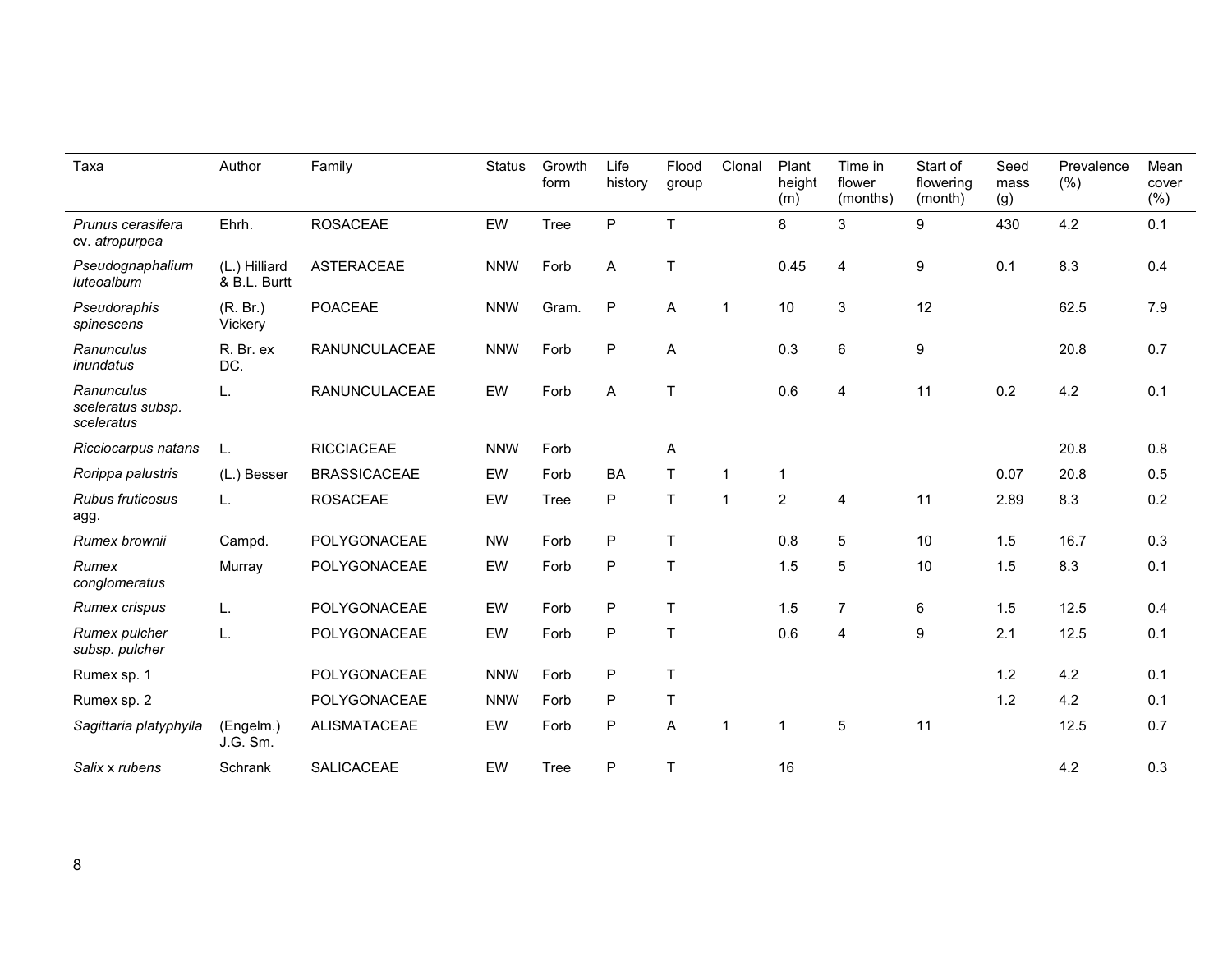| Taxa                                                    | Author                       | Family               | <b>Status</b> | Growth<br>form | Life<br>history           | Flood<br>group | Clonal | Plant<br>height<br>(m) | Time in<br>flower<br>(months) | Start of<br>flowering<br>(month) | Seed<br>mass<br>(g) | Prevalence<br>(%) | Mean<br>cover<br>(%) |
|---------------------------------------------------------|------------------------------|----------------------|---------------|----------------|---------------------------|----------------|--------|------------------------|-------------------------------|----------------------------------|---------------------|-------------------|----------------------|
| Senecio<br>quadridentatus                               | Labill.                      | <b>ASTERACEAE</b>    | <b>NNW</b>    | Forb           | $\mathsf{P}$              | T              |        | $\mathbf{1}$           | $\overline{4}$                | 9                                | 0.173               | 16.7              | 0.4                  |
| Solanum<br>physalifolium var.<br>nitidibaccatum         | Rusby<br>(Bitter)<br>Edmonds | SOLANACEAE           | EW            | Forb           | $\mathsf A$               | $\mathsf T$    |        | 0.5                    | 4                             | 11                               |                     | 4.2               | 0.1                  |
| Spear sorrel                                            |                              | POLYGONACEAE         |               | Forb           | Α                         | $\mathsf{T}$   |        |                        |                               |                                  |                     | 4.2               | 0.0                  |
| Spergularia rubra                                       | (L.) J. Presl<br>& C. Presl. | CARYOPHYLLACEAE      | EW            | Forb           | <b>BA</b>                 | $\mathsf T$    |        | 0.3                    | 3                             | $\boldsymbol{9}$                 | 0.07                | 8.3               | 0.1                  |
| Spirodela punctata                                      | (G. Mey.)<br>C.H.<br>Thomps. | <b>LEMNACEAE</b>     | <b>NW</b>     | Forb           |                           | A              |        |                        | 6                             | 9                                |                     | 8.3               | 0.9                  |
| Stellaria angustifolia                                  | Hook.                        | CARYOPHYLLACEAE      | <b>NNW</b>    | Forb           | ${\sf P}$                 | A              |        | 0.05                   | $\overline{4}$                | $\boldsymbol{9}$                 |                     | 29.2              | 1.9                  |
| Stellaria caespitosa                                    | Hook. f.                     | CARYOPHYLLACEAE      | <b>NNW</b>    | Forb           | A                         | $\mathsf T$    |        | 0.15                   |                               |                                  |                     | 4.2               | 0.4                  |
| Stellaria sp. 1                                         |                              | CARYOPHYLLACEAE      | <b>NNW</b>    | Forb           |                           | $\mathsf{T}$   |        | 0.1                    |                               |                                  |                     | 16.7              | 0.8                  |
| <b>Trifolium</b><br>angustifolium var.<br>Angustifolium | L.                           | <b>FABACEAE</b>      | EW            | Forb           | A                         | $\top$         |        | 0.6                    | 4                             | $\boldsymbol{9}$                 | 1.9                 | 8.3               | 0.1                  |
| Trifolium arvense<br>var. arvense                       | L.                           | <b>FABACEAE</b>      | EW            | Forb           | A                         | $\mathsf{T}$   |        | 0.4                    | $\overline{7}$                | 6                                | 0.4                 | 8.3               | 0.1                  |
| Trifolium campestre                                     | Schreb.                      | <b>FABACEAE</b>      | EW            | Forb           | A                         | $\mathsf T$    |        | 0.5                    | $\overline{7}$                | $\overline{7}$                   | 0.3                 | 8.3               | 0.2                  |
| Trifolium<br>glomeratum                                 | L.                           | <b>FABACEAE</b>      | EW            | Forb           | A                         | $\mathsf T$    |        | 0.35                   | 5                             | 8                                | 0.4                 | 4.2               | 0.1                  |
| Trifolium repens var.<br>repens                         | L.                           | <b>FABACEAE</b>      | EW            | Forb           | $\boldsymbol{\mathsf{A}}$ | $\mathsf T$    |        | 0.3                    | 5                             | $\overline{7}$                   | 0.6                 | 4.2               | 0.3                  |
| Trifolium striatum                                      | L.                           | <b>FABACEAE</b>      | EW            | Forb           | Α                         | $\top$         |        | 0.3                    | 5                             | 10                               | 1.9                 | 4.2               | 0.0                  |
| Triglochin dubia                                        | R. Br.                       | <b>JUNCAGINACEAE</b> | <b>NNW</b>    | Gram.          | ${\sf P}$                 | A              | 1      | 0.75                   | 5                             | 11                               |                     | 16.7              | 0.7                  |
| Triglochin procera                                      | R. Br.                       | <b>JUNCAGINACEAE</b> | <b>NNW</b>    | Gram.          | P                         | A              | 1      | $\overline{c}$         | 5                             | 11                               | 25.01               | 58.3              | 1.3                  |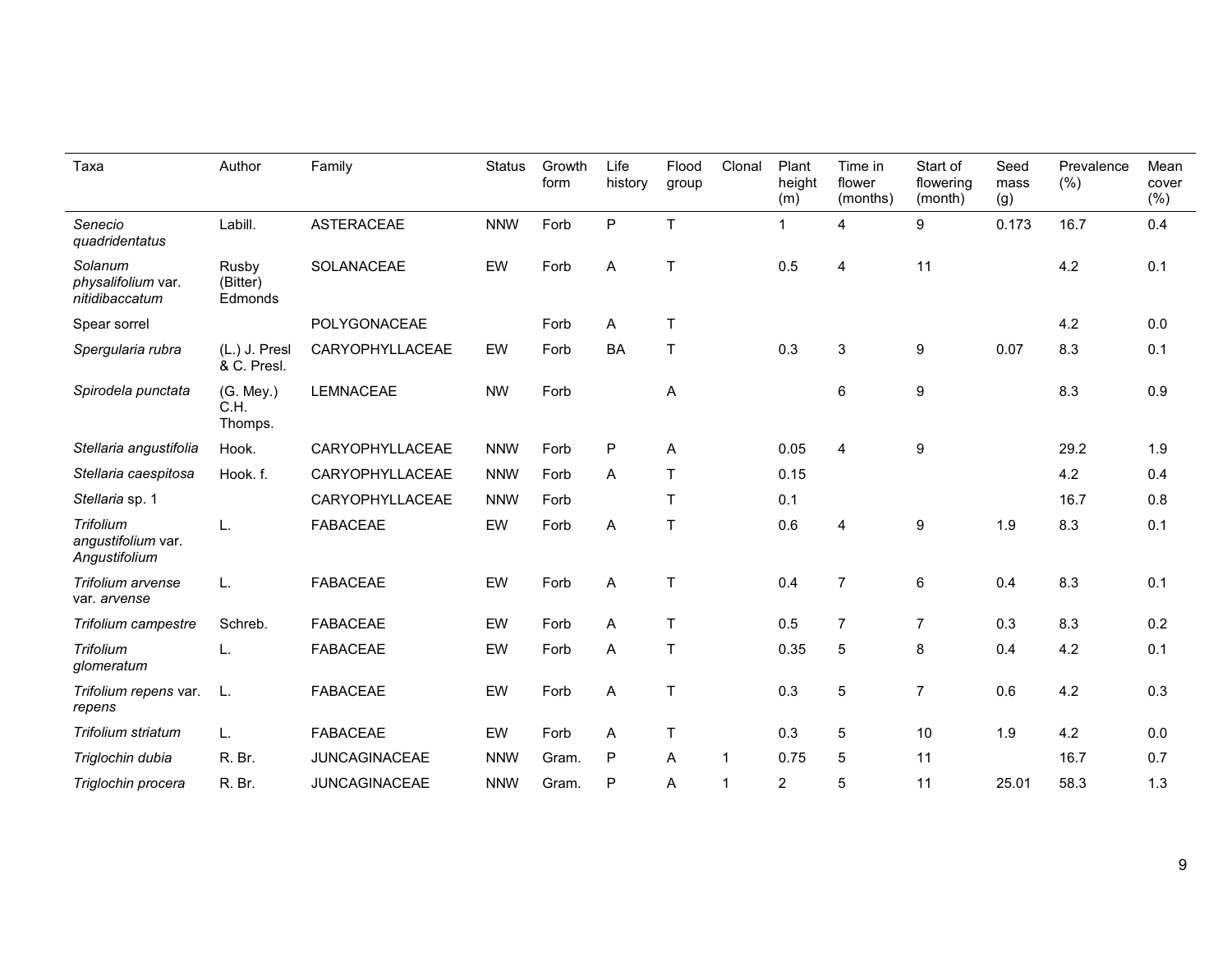| Taxa                              | Author                                       | Family           | <b>Status</b> | Growth<br>form | Life<br>history | Flood<br>group | Clonal         | Plant<br>height<br>(m) | Time in<br>flower<br>(months) | Start of<br>flowering<br>(month) | Seed<br>mass<br>(g) | Prevalence<br>(% ) | Mean<br>cover<br>(%) |
|-----------------------------------|----------------------------------------------|------------------|---------------|----------------|-----------------|----------------|----------------|------------------------|-------------------------------|----------------------------------|---------------------|--------------------|----------------------|
| Triticum aestivum                 | L.                                           | POACEAE          | EW            | Gram.          | Α               | T              |                |                        | $\mathsf 3$                   | 9                                | 35.96               | 8.3                | 0.1                  |
| Typha orientalis                  | C. Presl                                     | <b>TYPHACEAE</b> | <b>NW</b>     | Gram.          | ${\sf P}$       | A              | $\overline{1}$ | 4                      | $\overline{5}$                | 11                               | 0.2                 | 12.5               | 0.9                  |
| Verbena bonariensis               | L.                                           | VERBENACEAE      | EW            | Forb           | ${\sf P}$       | T              |                | $\overline{2}$         | 4                             | 10                               | 0.17                | 25.0               | 0.4                  |
| Vicia hirsuta                     | (L.) Gray                                    | <b>FABACEAE</b>  | EW            | Forb           | Α               | T              |                | 0.8                    | 3                             | $\boldsymbol{9}$                 | 5.7                 | 4.2                | 0.0                  |
| Vicia monantha<br>subsp. triflora | (Ten.) B.L.<br>Burtt & P.<br>Lewis           | <b>FABACEAE</b>  | EW            | Forb           | A               | T              |                | 0.8                    | 6                             | 6                                | 38                  | 8.3                | 0.1                  |
| Vicia sativa subsp.<br>nigra      | $(L.)$ Ehrh.                                 | <b>FABACEAE</b>  | EW            | Forb           | A               | T              |                | $\overline{1}$         | 6                             | $\,6\,$                          | 17.3                | 8.3                | 0.1                  |
| Wahlenbergia<br>fluminalis        | (J.M. Black)<br>E. Wimm.<br>ex H.<br>Eichler | CAMPANULACEAE    | <b>NNW</b>    | Forb           | P               |                |                | 0.8                    | 12                            |                                  | 0.01                | 8.3                | 0.0                  |
| Unknown sp. 1                     |                                              |                  |               |                |                 |                |                |                        |                               |                                  |                     | 4.2                | 0.1                  |
| Unknown sp. 2                     |                                              |                  |               |                |                 |                |                |                        |                               |                                  |                     | 4.2                | 0.2                  |
| Unknown sp. 3                     |                                              |                  |               |                |                 |                |                |                        |                               |                                  |                     | 4.2                | 0.1                  |
| Unknown sp. 4                     |                                              |                  |               |                |                 |                |                |                        |                               |                                  |                     | 41.7               | 1.4                  |
| Unknown sp. 5                     |                                              |                  |               |                |                 |                |                |                        |                               |                                  |                     | 8.3                | 0.1                  |

## References:

Botanic Gardens Trust (2007) PlantNET: Flora of New South Wales - The Plant Information Network System. Royal Botanic Gardens & Domain Trust, Sydney. http://plantnet.rbgsyd.nsw.gov.au, Version 2, Access date: 30 July 2007.

Brock, M.A. & Casanova, M.T. (1997) Plant life at the edge of wetlands: ecological responses to wetting and drying patterns. Frontiers in Ecology: Building the Links (eds N. Klomp & I. Lunt), pp. 181-192. Elsevier Science Ltd, Oxford.

Casanova, M.T. & Brock, M.A. (2000) How do depth, duration and frequency of flooding influence the establishment of wetland plant communities? Plant Ecology, **147,** 237-250.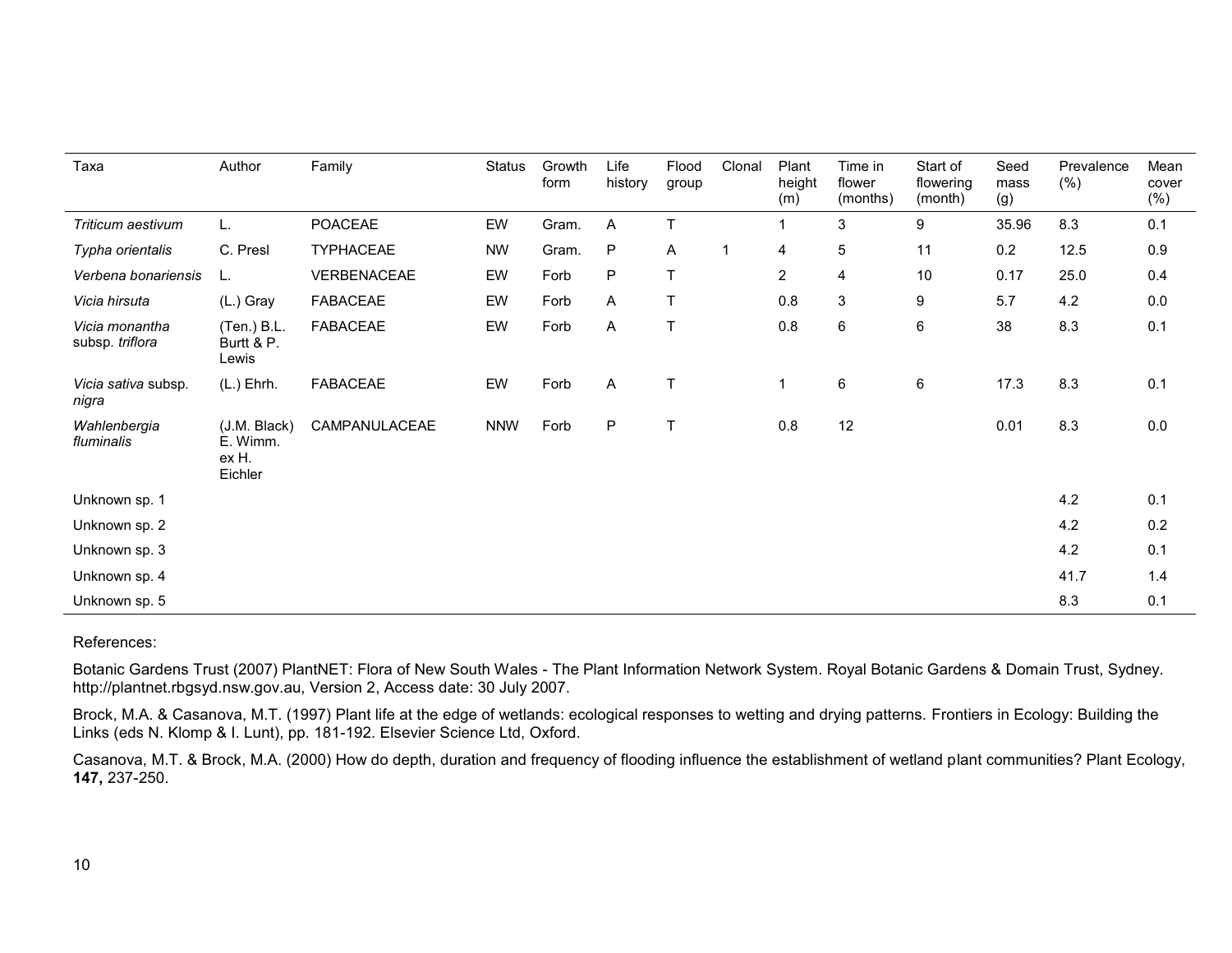Liu, K., Eastwood, R.J., Flynn, S., Turner, R.M. & Stuppy, W.H. (2008) Seed Information Database. Royal Botanic Gardens, Kew.

Randall, R.P. (2007) The Introduced Flora of Australia and its Weed Status. CRC for Australian Weed Management, Department of Agriculture and Food, Western Australia, Glen Osmond, SA.

Reid, M.A. & Quinn, G.P. (2004) Hydrologic regime and macrophyte assemblages in temporary floodplain wetlands: implications for detecting responses to environmental water allocations. Wetlands, **24,** 586-599.

Ross, J.H. & Walsh, N.G. (2007) A Census of the Vascular Plants of Victoria*,* 7th edn. National Herbarium of Victoria, Royal Botanic Gardens, Melbourne.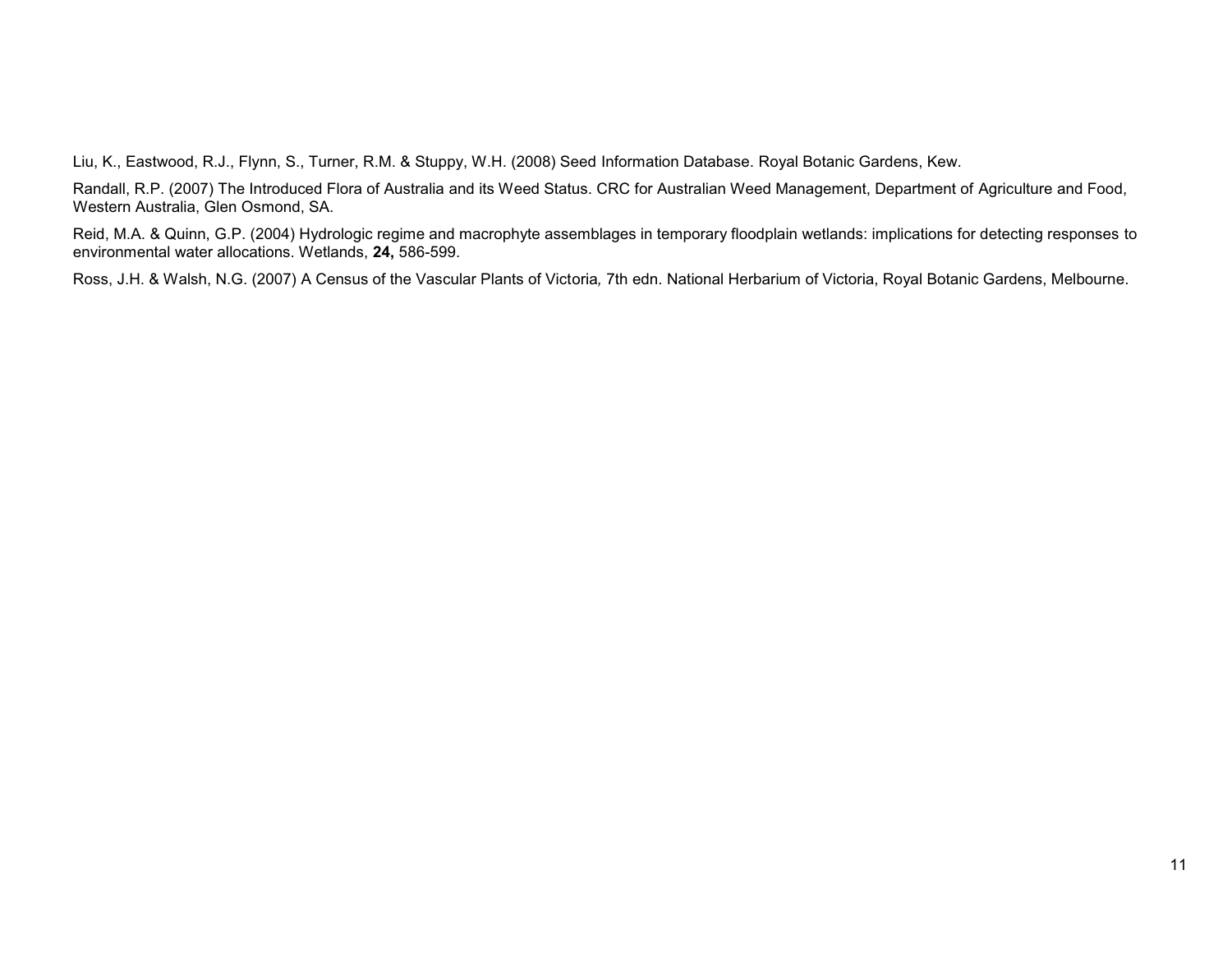Table S2. Classification details, foliar cover and prevalence of the 10 species analysed (the most abundant and prevalent taxa in survey). †Origin & weed status based on Randall (2007); ^Information from Botanic Gardens Trust (2007); sizes of plants observed were within the bounds reported here, but did not always reach the maximum. #Species classification based on Brock & Casanova (1997) and Reid & Quinn (2004).

| Species†                                                           | Family        | Flood<br>response<br>$group^*$ | Growth<br>form | Life<br>history <sup>®</sup> | Height<br>(m) | Mean<br>cover<br>$(\% )$ | Maximum<br>cover $(\%)$ | Wetland<br>presence $(\%)$ | Transform-<br>ation |
|--------------------------------------------------------------------|---------------|--------------------------------|----------------|------------------------------|---------------|--------------------------|-------------------------|----------------------------|---------------------|
| Native non-weeds                                                   |               |                                |                |                              |               |                          |                         |                            |                     |
| Alternanthera denticulata R. Br.                                   | Amaranthaceae | Terrestrial                    | Forb           | Annual                       | $0.1 - 0.4$   | 4.5                      | 22.5                    | 66.7                       | Log <sub>10</sub>   |
| Eleocharis acuta R. Br.                                            | Cyperaceae    | Amphibious                     | Gram.          | Perennial                    | $0.1 - 0.6$   | 8.9                      | 28.9                    | 66.7                       | Sq-root             |
| Juncus ingens N.A. Wakef.                                          | Juncaceae     | Amphibious                     | Gram.          | Perennial                    | $1.2 - 4.0$   | 17.9                     | 76.8                    | 66.7                       | Sq-root             |
| Pseudoraphis spinescens (R.<br>Br.) Vickery                        | Poaceae       | Amphibious                     | Gram.          | Perennial                    | $0.4 - 1.0$   | 11.5                     | 48.3                    | 62.5                       | Log <sub>10</sub>   |
| Native weeds                                                       |               |                                |                |                              |               |                          |                         |                            |                     |
| Myriophyllum crispatum<br>Orchard                                  | Haloragaceae  | Amphibious                     | Forb           | Perennial                    | $0.25 - 0.6$  | 19.1                     | 68.2                    | 66.7                       | Sq-root             |
| Paspalum distichum L.                                              | Poaceae       | Amphibious                     | Gram.          | Perennial                    | $0.4 - 0.7$   | 16.3                     | 58.5                    | 58.3                       | $Log_{10}$          |
| <b>Exotic weeds</b>                                                |               |                                |                |                              |               |                          |                         |                            |                     |
| Cynodon dactylon (L.) Pers.                                        | Poaceae       | Terrestrial                    | Gram.          | Perennial                    | $0.1 - 0.3$   | 8.4                      | 57.6                    | 45.8                       | Log <sub>10</sub>   |
| Cyperus eragrostis Lam.                                            | Cyperaceae    | Amphibious                     | Gram.          | Perennial                    | $0.25 - 0.9$  | 15.4                     | 50.2                    | 83.3                       | Sq-root             |
| Hypochaeris radicata L.                                            | Asteraceae    | Terrestrial                    | Forb           | Annual                       | $0.15 - 0.8$  | 5.1                      | 18.4                    | 54.2                       | Log <sub>10</sub>   |
| Ludwigia peploides subsp.<br>montevidensis (Spreng.) P.H.<br>Raven | Onagraceae    | Amphibious                     | Forb           | Perennial                    | Prostrate     | 8.6                      | 26.1                    | 62.5                       | Log <sub>10</sub>   |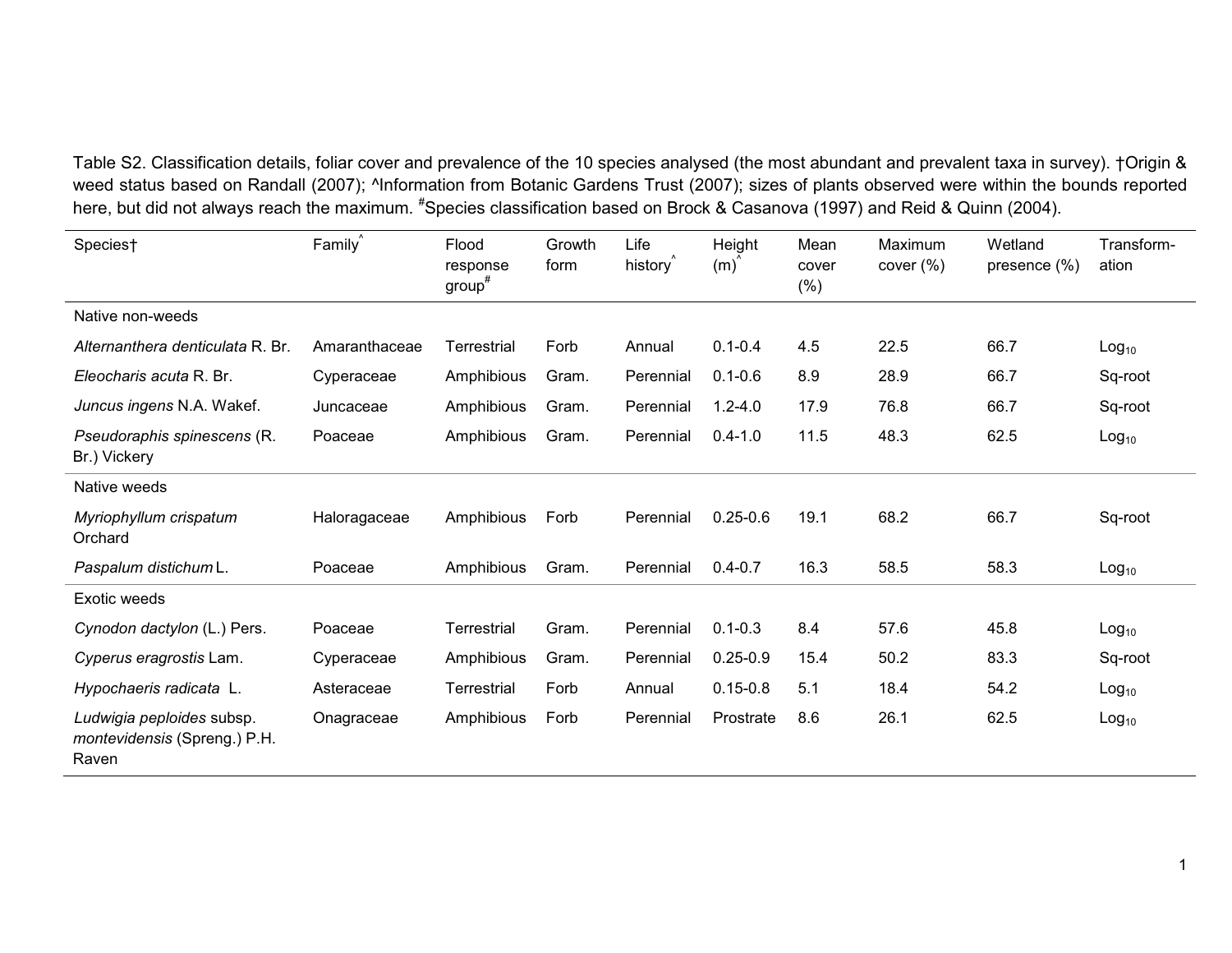Table S3. Descriptive statistics of eight flood regime variables under pre-regulation and post-regulation conditions, and percentage change in values from pre- to post-regulation conditions. Data were not transformed. Units for pre- and post-regulation conditions in square brackets in first column; SE, standard error of mean; Med., median; \*Sites decr., % of sites where variable values decreased with river regulation; <sup>#</sup>Sites incr., % of sites where variable values increased; Trend, overall direction of change (– decrease, + increase, 0 no change); <sup>v</sup>variables that indicated variability flood parameter; ^only 11 sites experienced drawdown under pre-regulation conditions, whereas 18 did in post-regulation conditions: changes in timing are based on 11 wetlands only.

| Pre-regulation<br>Flood parameter and |      |           |      |         |      |           | Post-regulation |         |         |           |         | Change associated with river regulation [%] |                        |                           |       |
|---------------------------------------|------|-----------|------|---------|------|-----------|-----------------|---------|---------|-----------|---------|---------------------------------------------|------------------------|---------------------------|-------|
| explanatory variables                 | Mean | <b>SE</b> | Med. | Range   | Mean | <b>SE</b> | Med.            | Range   | Mean    | <b>SE</b> | Med.    | Range                                       | <b>Sites</b><br>decr.* | <b>Sites</b><br>$incr.$ # | Trend |
| Depth max. [m]                        | 5.7  | 0.4       | 5.2  | 9.8     | 5.6  | 0.4       | 5.1             | 9.8     | $-2.6$  | 0.4       | $-1.8$  | 8.1                                         | 100                    | $\mathbf{0}$              |       |
| Depth SE $[m]^\vee$                   | 0.01 | 0.00      | 0.01 | 0.02    | 0.01 | 0.00      | 0.01            | 0.02    | 24.7    | 7.9       | 15.0    | 132.8                                       | 21                     | 79                        | $+$   |
| Total time flooded [%]                | 98.0 | 1.3       | 100  | 30.9    | 93.0 | 2.1       | 96.7            | 43.1    | $-5.3$  | 1.3       | $-3.3$  | 18.1                                        | 67                     | 0                         |       |
| Flood duration med. [days]            | 79.3 | 8.4       | 100  | 100     | 33.6 | 9.8       | 0.6             | 100     | $-57.4$ | 9.4       | $-75.5$ | 99.9                                        | 67                     | $\pmb{0}$                 |       |
| Connect. duration max.<br>[days]      | 73.7 | 18.0      | 57.5 | 431.0   | 53.5 | 14.6      | 36.0            | 352.0   | $-28.7$ | 2.3       | $-32.4$ | 44.1                                        | 96                     | $\mathbf 0$               |       |
| Connect. duration med.<br>[days]      | 9.5  | 0.9       | 8.0  | 22.0    | 21.3 | 12.3      | 8.8             | 298.0   | 48.6    | 41.2      | 3.1     | 1028.5                                      | 29                     | 50                        | $+$   |
| Drawdown start [month]^               | 1.6  | 0.5       | Mar  | Dec-Apr | 3.5  | 0.8       | Apr             | Jan-Dec | $-3.8$  | 8.4       | 8.3     | 91.7                                        | 27                     | 55                        | $+$   |
| Flood time med. [month]               | 7.0  | 0.0       | Jul  | Jul     | 6.9  | 0.1       | Jul             | Jun-Jul | $-1.4$  | 1.0       | 0.0     | 16.7                                        | 8                      | 0                         |       |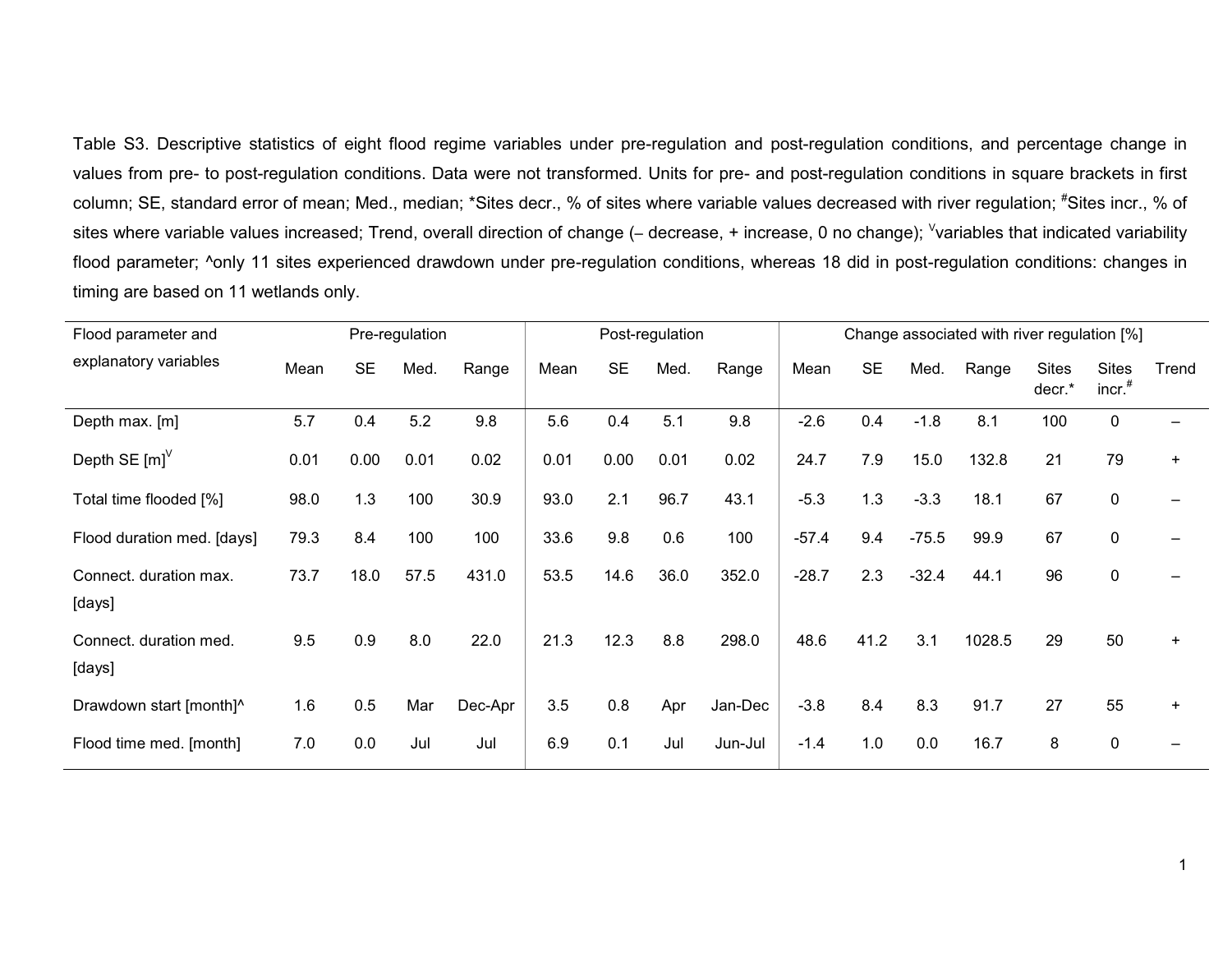| Table S4. Results of best subsets multiple linear regressions for the proportional cover of exotic/native groups and absolute cover of 10 species                   |
|---------------------------------------------------------------------------------------------------------------------------------------------------------------------|
| analytical assumptions apart from multicollinearity when interactions were included; results<br>using 8 hydrological change variables. All models met               |
| of overall additive regressions (i.e. without interactions) are reported; 3 variables selected for each model (degrees of freedom: 3, 20); Adj. r <sup>2</sup> ,    |
| tnative non-weed; ¶native weed; §exotic weed; exclusion of outliers did not change overall<br>adjusted r <sup>2</sup> ; X indicates inclusion of variable in model; |
| significance of models; see Table 1 for transformations.                                                                                                            |

| ch. igootu u algelez to colonicus angolotu x , passipe<br>significance of models; see Table 1 for transformations. |               |             |                       |                           |                             | letal process-control of the second of the second of the second second service over the conditional process over the second of the second of the second of the second of the second second second second second second second |                   |                       |             |       |                 |                                   |
|--------------------------------------------------------------------------------------------------------------------|---------------|-------------|-----------------------|---------------------------|-----------------------------|-------------------------------------------------------------------------------------------------------------------------------------------------------------------------------------------------------------------------------|-------------------|-----------------------|-------------|-------|-----------------|-----------------------------------|
| Response<br>variables                                                                                              | Depth<br>max. | Depth<br>SE | Total time<br>flooded | duration<br>Flood<br>med. | duration max.<br>Connection | duration med.<br>Connection                                                                                                                                                                                                   | Drawdown<br>start | Flood<br>med.<br>time | ratio<br>ц. | p     | ਤ੍ਰਾਂ<br>≮<br>L | Mallow's<br>$\mathcal{O}^{\circ}$ |
| All natives                                                                                                        | $\times$      | $\times$    |                       |                           |                             |                                                                                                                                                                                                                               | $\times$          |                       | 8.37        | 0.001 | 0.490           | $4.\overline{6}$                  |
| non-weeds<br>T native                                                                                              |               |             |                       | $\times$                  |                             | $\pmb{\times}$                                                                                                                                                                                                                |                   | $\times$              | 2.56        | 0.087 | 0.182           | 2.1                               |
| non-weeds<br>A native                                                                                              | $\times$      |             |                       | $\times$                  |                             |                                                                                                                                                                                                                               | $\times$          |                       | 12.62       | 1001  | 0.624           | $\circ$                           |
| T native weeds                                                                                                     |               |             |                       | $\times$                  | $\times$                    |                                                                                                                                                                                                                               | $\times$          |                       | 1.18        | 0.347 | 0.036           | $-0.3$                            |
| A native weeds                                                                                                     | $\times$      | $\times$    |                       |                           | $\pmb{\times}$              |                                                                                                                                                                                                                               |                   |                       | 3.70        | 0.031 | 0.278           | 1.5                               |
| All exotics                                                                                                        | $\times$      |             |                       | $\times$                  |                             | $\times$                                                                                                                                                                                                                      |                   |                       | 5.56        | 0.006 | 0.373           | 1.5                               |
| T exotic weeds                                                                                                     | $\times$      |             |                       |                           |                             | $\times$                                                                                                                                                                                                                      |                   | $\times$              | 5.71        | 0.006 | 0.402           | $0.\overline{3}$                  |
| A exotic weeds                                                                                                     | $\times$      |             | $\times$              | $\times$                  |                             |                                                                                                                                                                                                                               |                   |                       | 4.45        | 0.017 | 0.330           | 5.2                               |
|                                                                                                                    |               |             |                       |                           |                             |                                                                                                                                                                                                                               |                   |                       |             |       |                 |                                   |
|                                                                                                                    |               |             |                       |                           |                             |                                                                                                                                                                                                                               |                   |                       |             |       |                 |                                   |

 $\overline{a}$